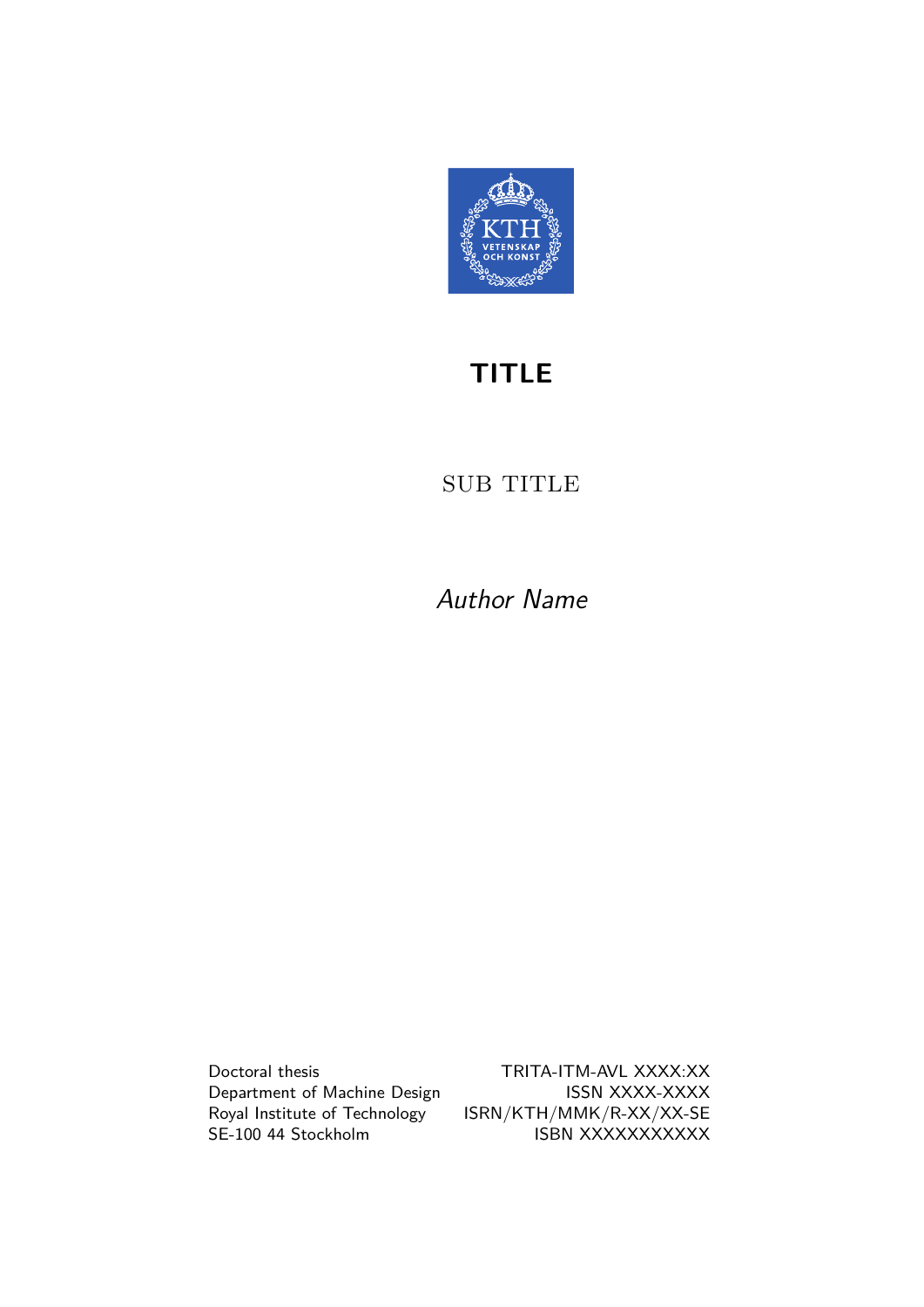TRITA-ITM-AVL XXXX:XX ISSN XXXX-XXXX ISRN/KTH/MMK/R-XX/XX-SE ISBN XXXXXXXXXX

TITLE - SUB TITLE Author Name Doctoral thesis

Academic thesis, which with the approval of the Royal Institute of Technology, will be presented for public review in fulfilment of the requirements for a Doctor of Engineering in Machine Design.

The public review is held in Room Gladan on Friday, June 4th, 2021 at 10:00 AM. Room Gladan is located at floor 3, at Brinellvägen 85, Royal Institute of Technology, Stockholm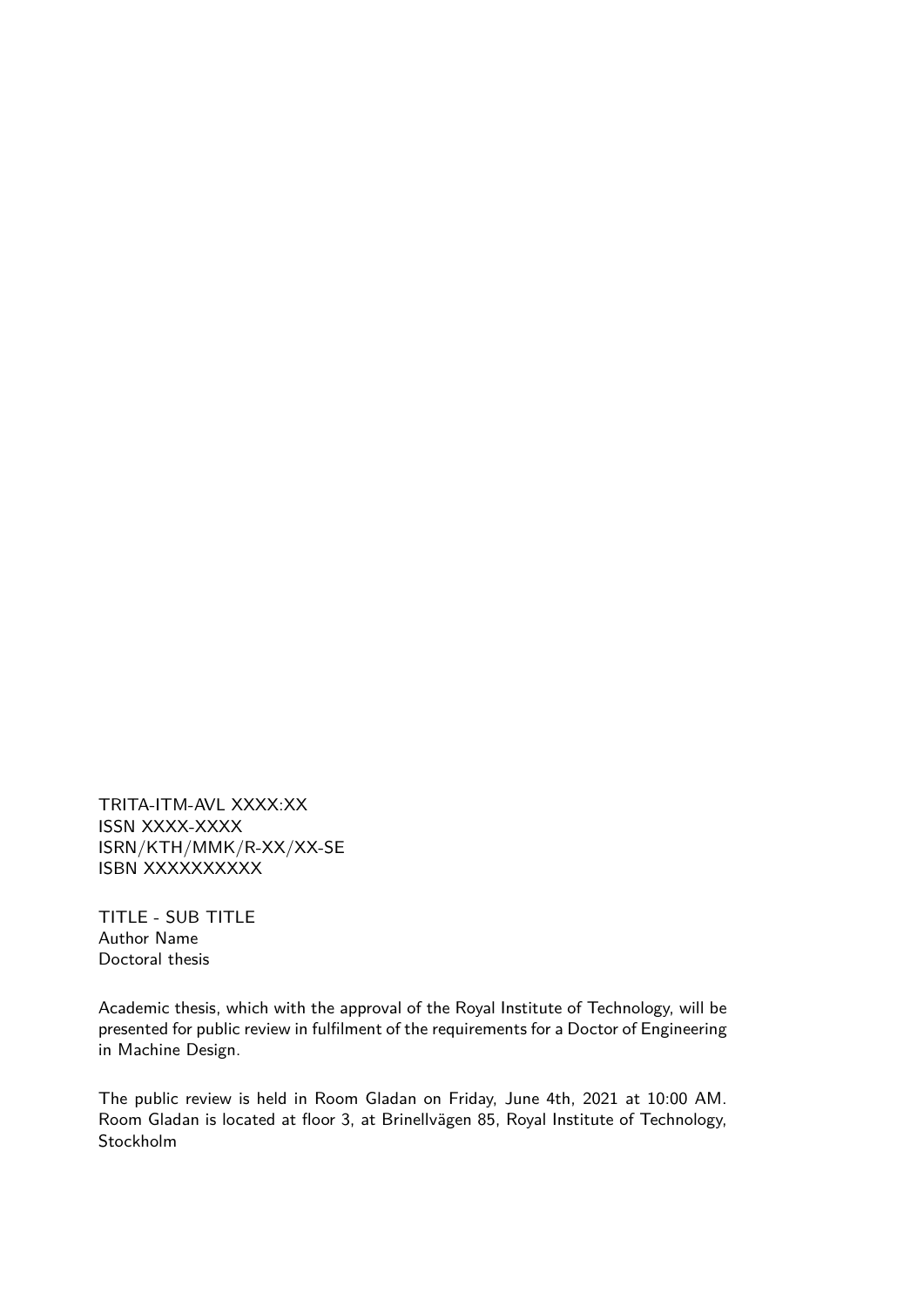## **Abstract**

Lorem ipsum dolor sit amet, consectetur adipiscing elit, sed do eiusmod tempor incididunt ut labore et dolore magna aliqua. Ut enim ad minim veniam, quis nostrud exercitation ullamco laboris nisi ut aliquip ex ea commodo consequat. Duis aute irure dolor in reprehenderit in voluptate velit esse cillum dolore eu fugiat nulla pariatur. Excepteur sint occaecat cupidatat non proident, sunt in culpa qui officia deserunt mollit anim id est laborum.

**Keywords** KW1, KW2, KW3, KW4, KW5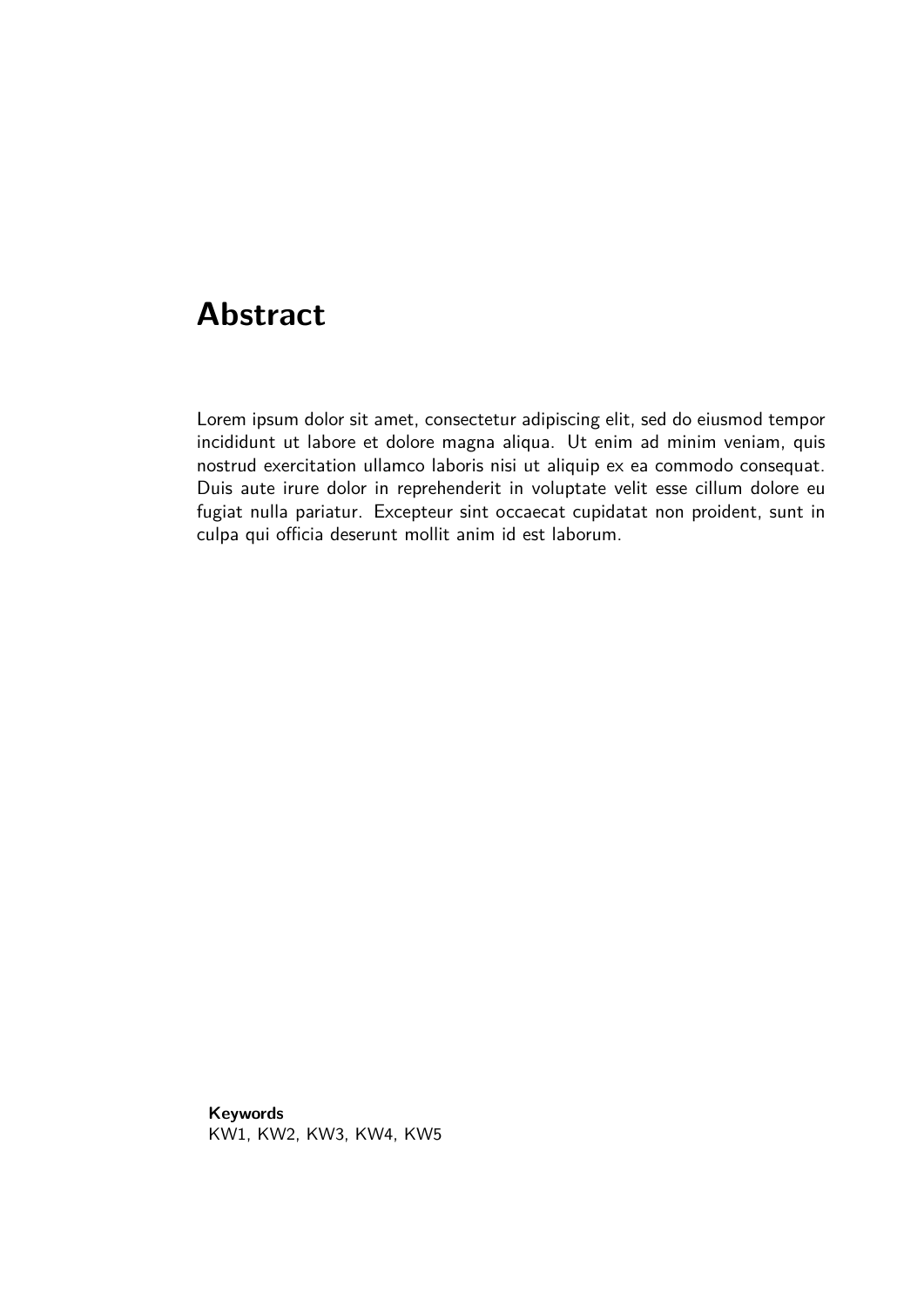## **Sammanfattning**

Lorem ipsum dolor sit amet, consectetur adipiscing elit, sed do eiusmod tempor incididunt ut labore et dolore magna aliqua. Ut enim ad minim veniam, quis nostrud exercitation ullamco laboris nisi ut aliquip ex ea commodo consequat. Duis aute irure dolor in reprehenderit in voluptate velit esse cillum dolore eu fugiat nulla pariatur. Excepteur sint occaecat cupidatat non proident, sunt in culpa qui officia deserunt mollit anim id est laborum.

**Nyckelord** KW1, KW2, KW3, KW4, KW5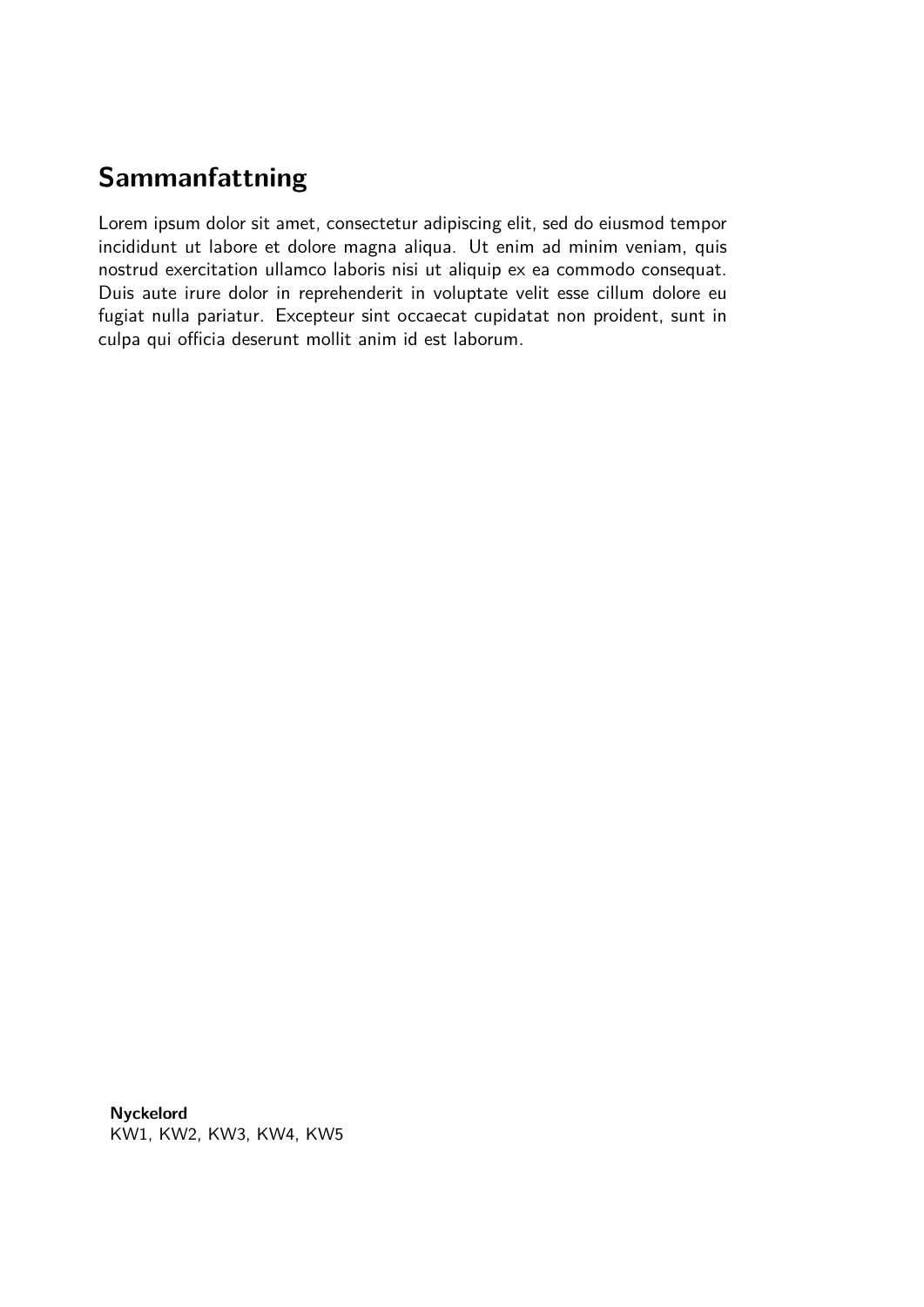## **Preface**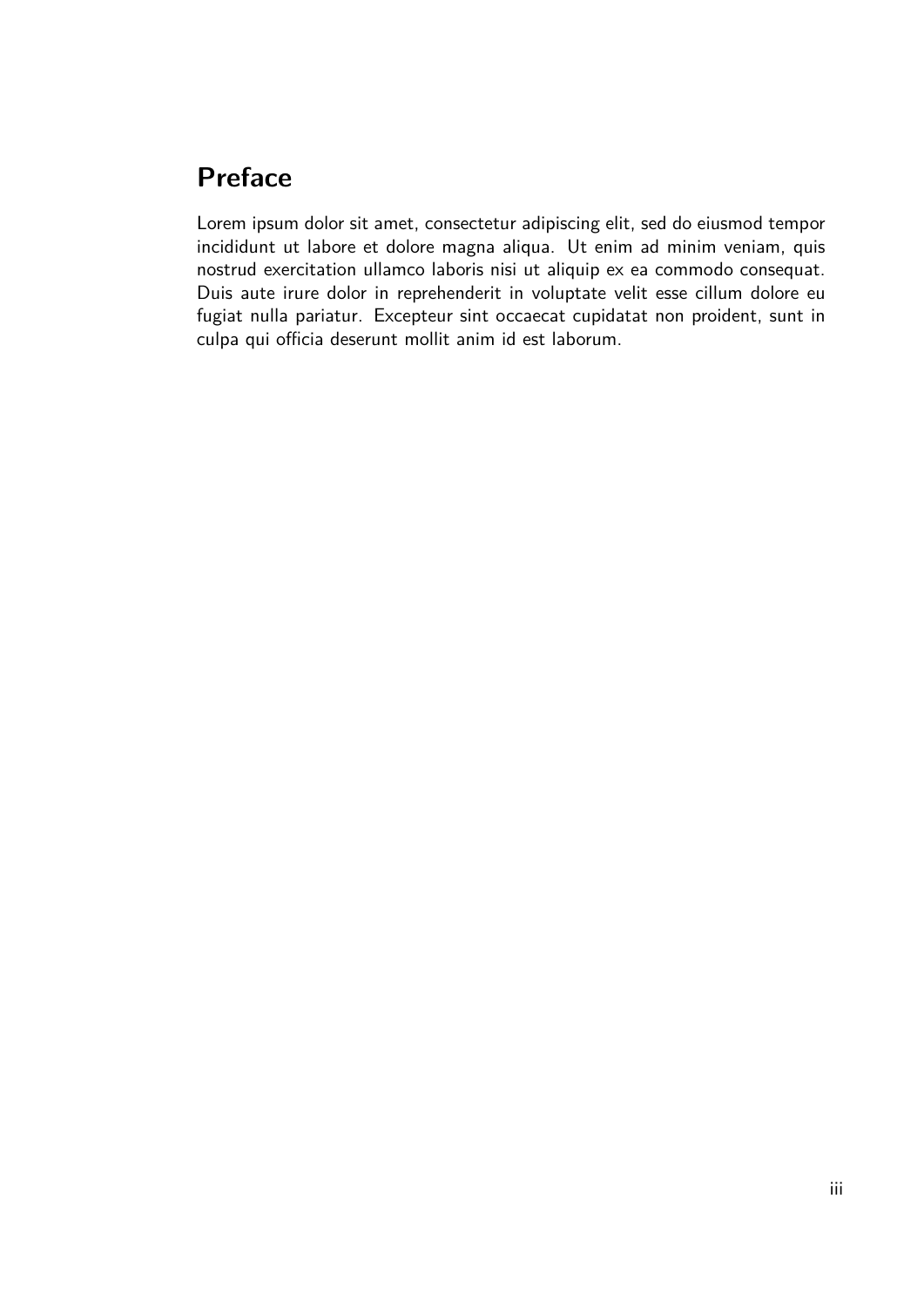### **List of appended papers**

### **Paper A**

Author1, Author2, ... "TITLE". Journal. Accepted date

### **Paper B**

Author1, Author2, ... "TITLE". Journal. Accepted date

## **Paper C**

Author1, Author2, ... "TITLE". Journal. Accepted date

### **Paper D**

Author1, Author2, ... "TITLE". Journal. Accepted date

## **Paper E**

Author1, Author2, ... "TITLE". Journal. Accepted date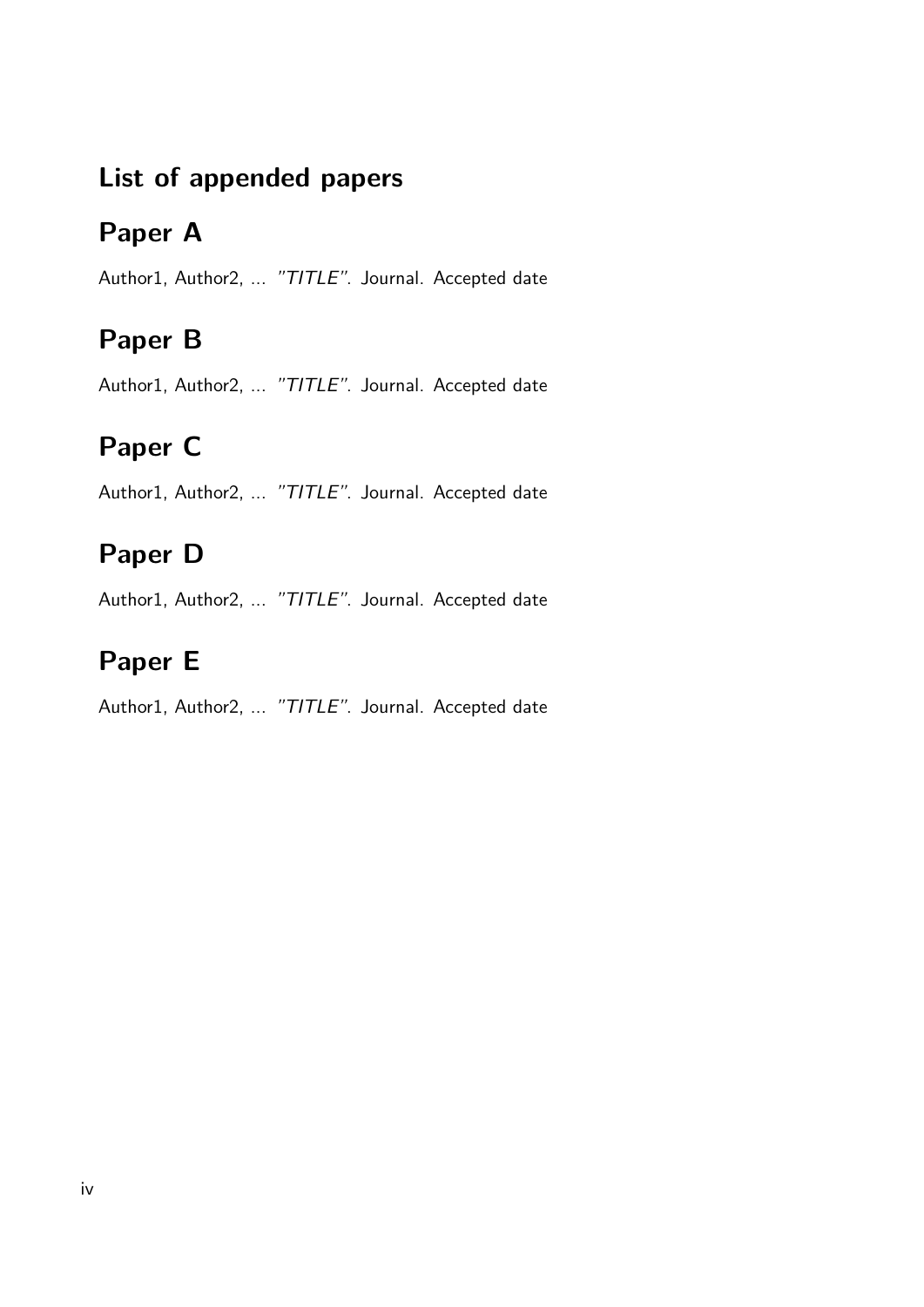## **Division of work between authors**

### **Paper A**

**CRediT authorship contribution statement**

## **Paper B**

**CRediT authorship contribution statement**

## **Paper C**

**CRediT authorship contribution statement**

## **Paper D**

**CRediT authorship contribution statement**

## **Paper E**

**CRediT authorship contribution statement**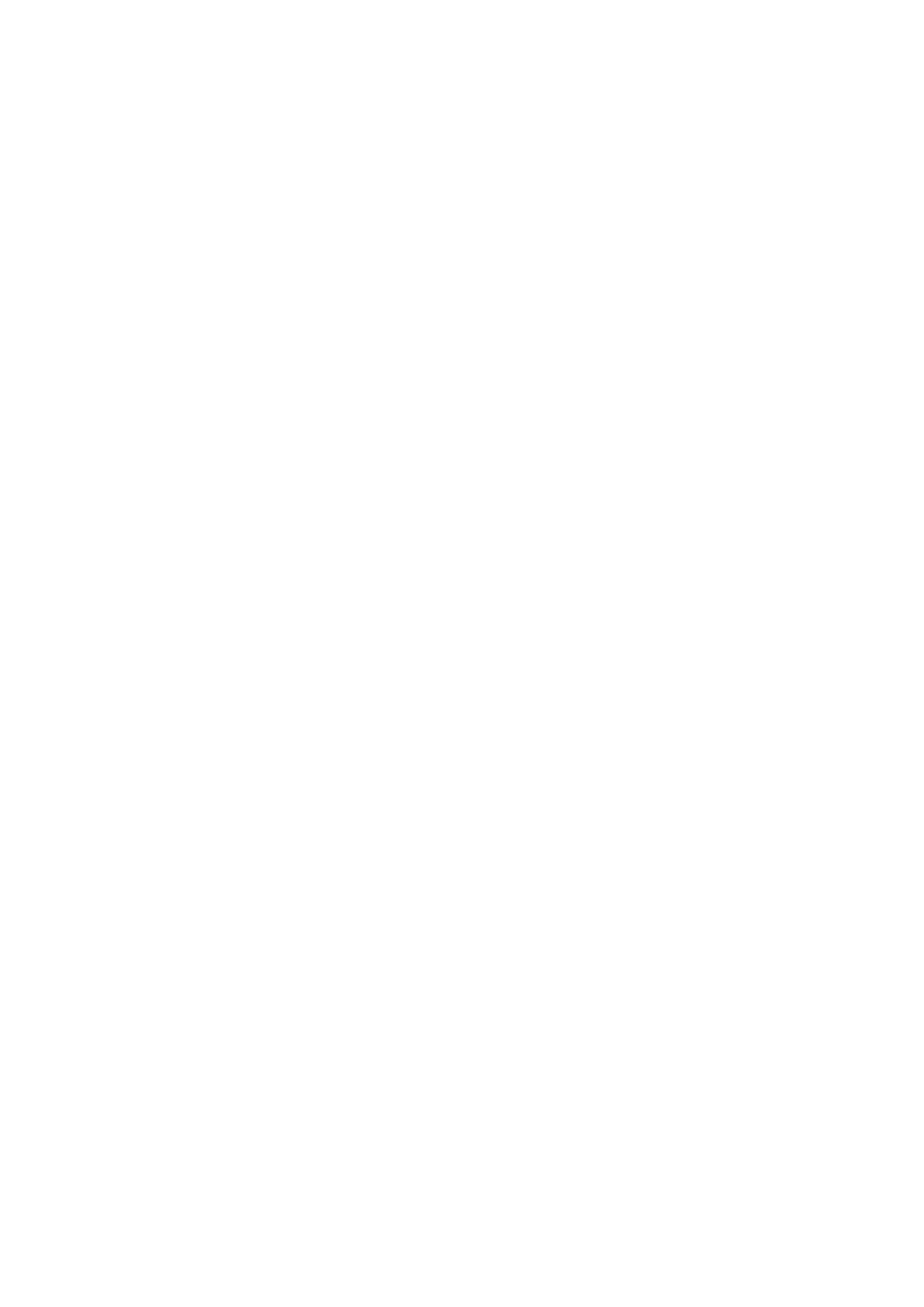# **Contents**

| 1.             | Introduction<br>1.1                                                                                                                                                                                                                                 |             |
|----------------|-----------------------------------------------------------------------------------------------------------------------------------------------------------------------------------------------------------------------------------------------------|-------------|
| $\overline{2}$ | <b>Background</b>                                                                                                                                                                                                                                   | 3           |
| 3              | Method                                                                                                                                                                                                                                              | 5<br>5<br>5 |
| 4              | Summary of appended papers                                                                                                                                                                                                                          |             |
| 5              | <b>Discussion</b><br>5.1 Research questions resources and service in the service of the service in the service in the service in the service of the service in the service of the service in the service of the service of the service of the servi | 9<br>9      |
| 6              | <b>Conclusions</b>                                                                                                                                                                                                                                  | 11          |
|                | <b>Future Work</b>                                                                                                                                                                                                                                  | 13          |
| 8              | <b>Appended papers</b>                                                                                                                                                                                                                              |             |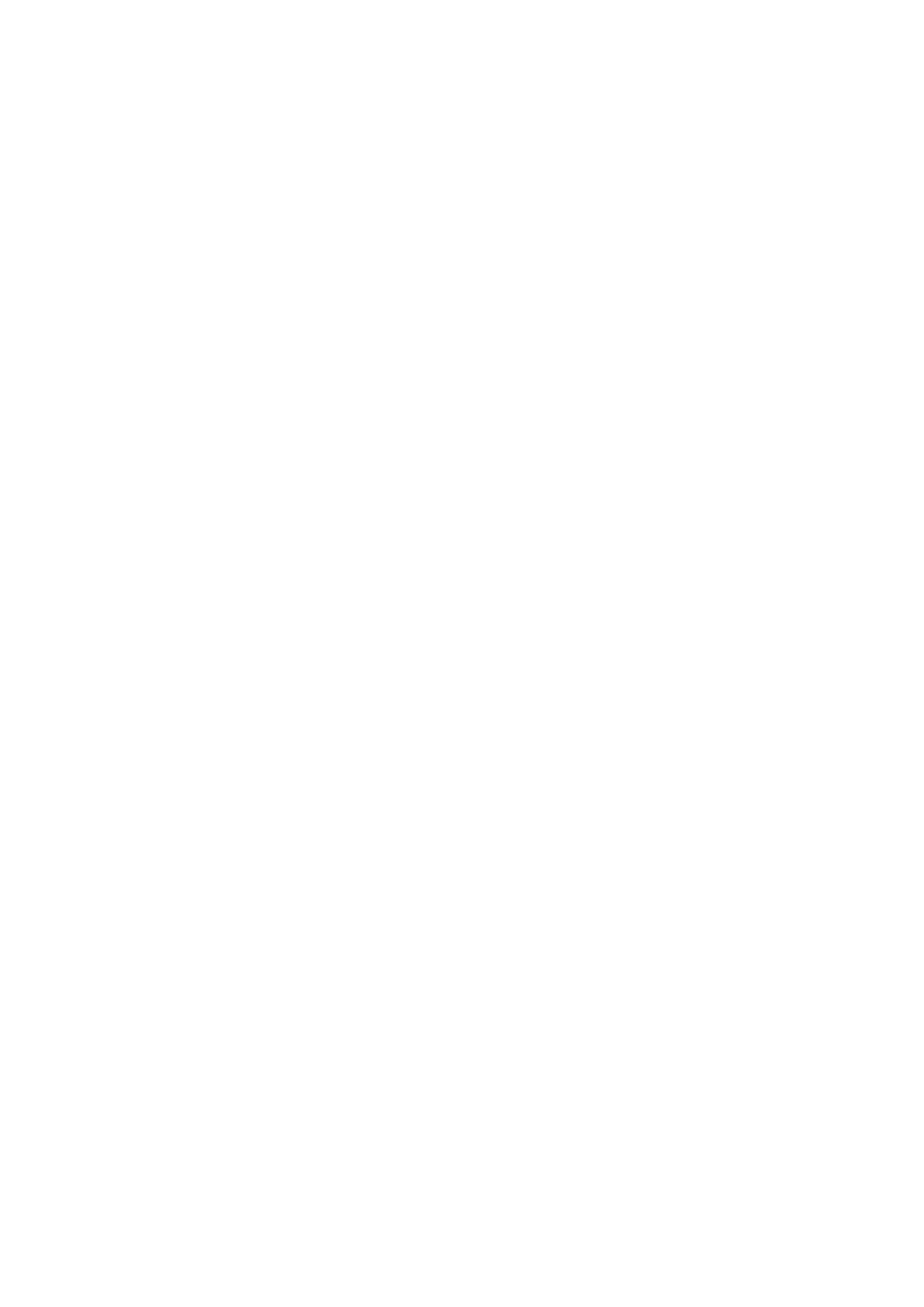# **Nomenclature**

#### **Efficiency Parameters**

Efficiency [-]  $\eta$ 

#### **Gear Parameters**

Centre distance [mm]  $\overline{a}$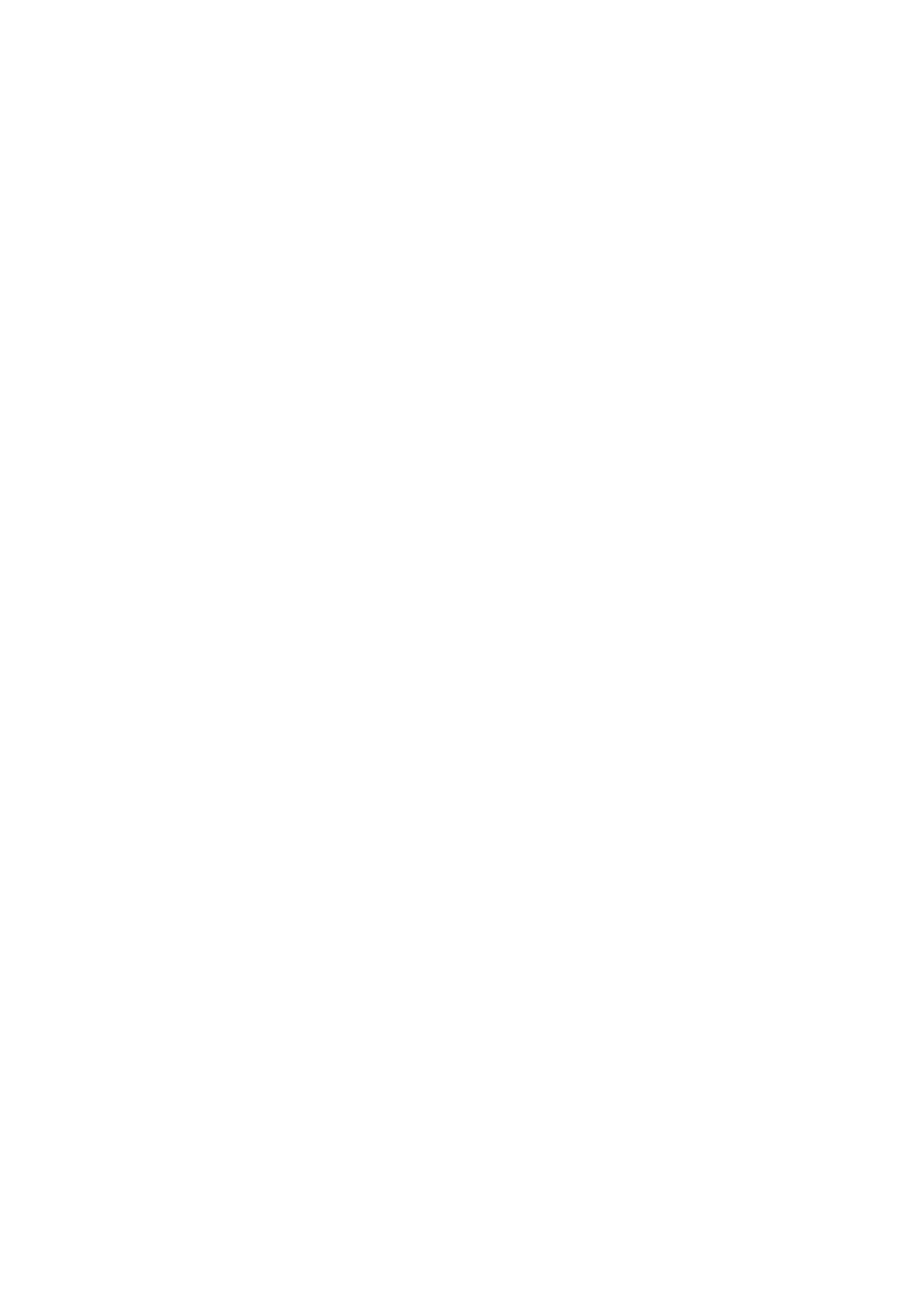## <span id="page-12-0"></span>**Introduction**

Lorem ipsum dolor sit amet, consectetur adipiscing elit, sed do eiusmod tempor incididunt ut labore et dolore magna aliqua [\[1\]](#page-26-0). Ut enim ad minim veniam, quis nostrud exercitation ullamco laboris nisi ut aliquip ex ea commodo consequat. Duis aute irure dolor in reprehenderit in voluptate velit esse cillum dolore eu fugiat nulla pariatur. Excepteur sint occaecat cupidatat non proident, sunt in culpa qui officia deserunt mollit anim id est laborum.

### <span id="page-12-1"></span>**1.1 Research questions**

- [Q1](#page-20-2)
- [Q2](#page-20-3)
- [Q3](#page-20-4)
- [Q4](#page-21-0)
- [Q5](#page-21-1)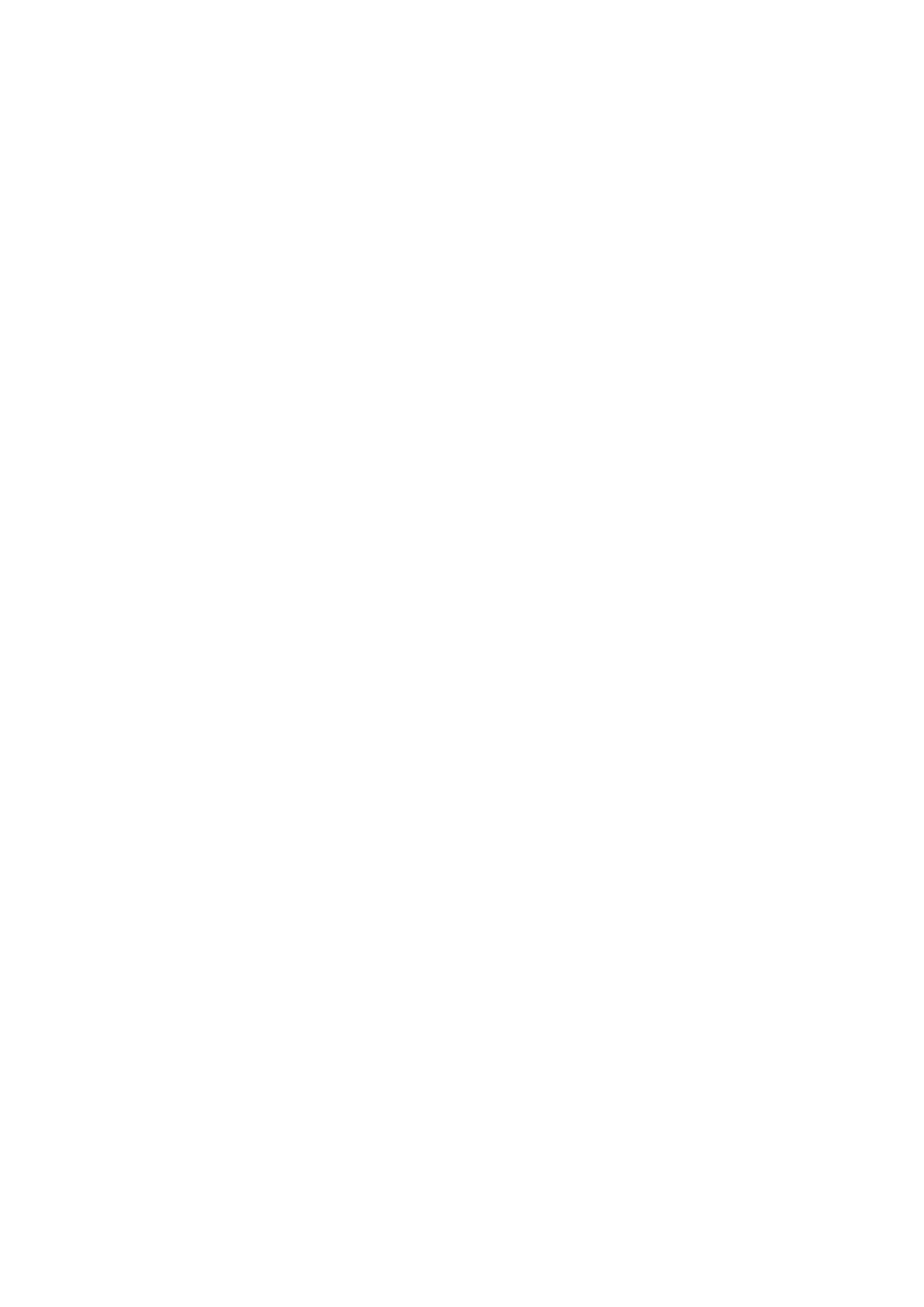## <span id="page-14-0"></span>**Background**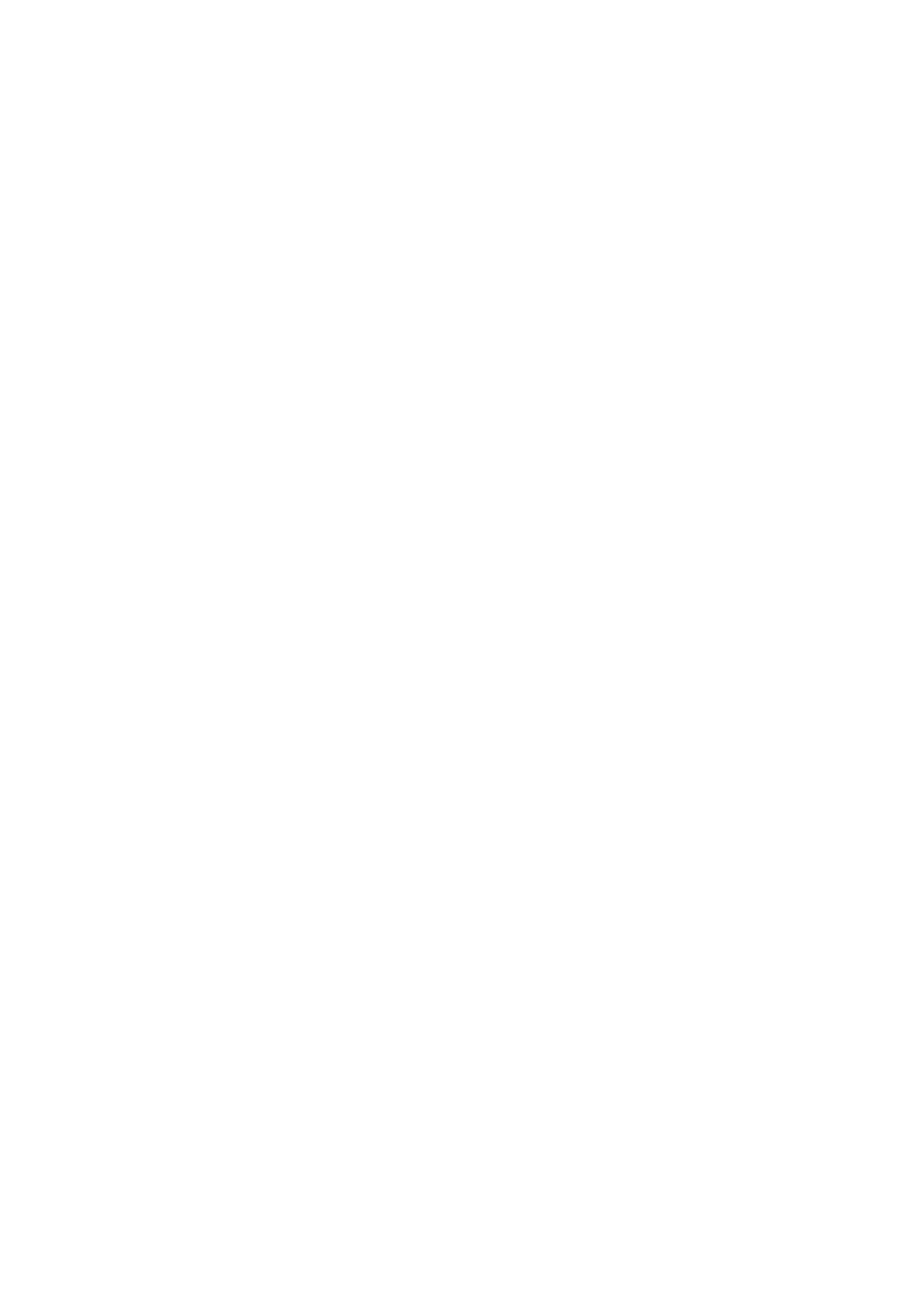## <span id="page-16-0"></span>**Method**

## <span id="page-16-1"></span>**3.1 Section**

#### <span id="page-16-2"></span>**3.1.1 Subsection**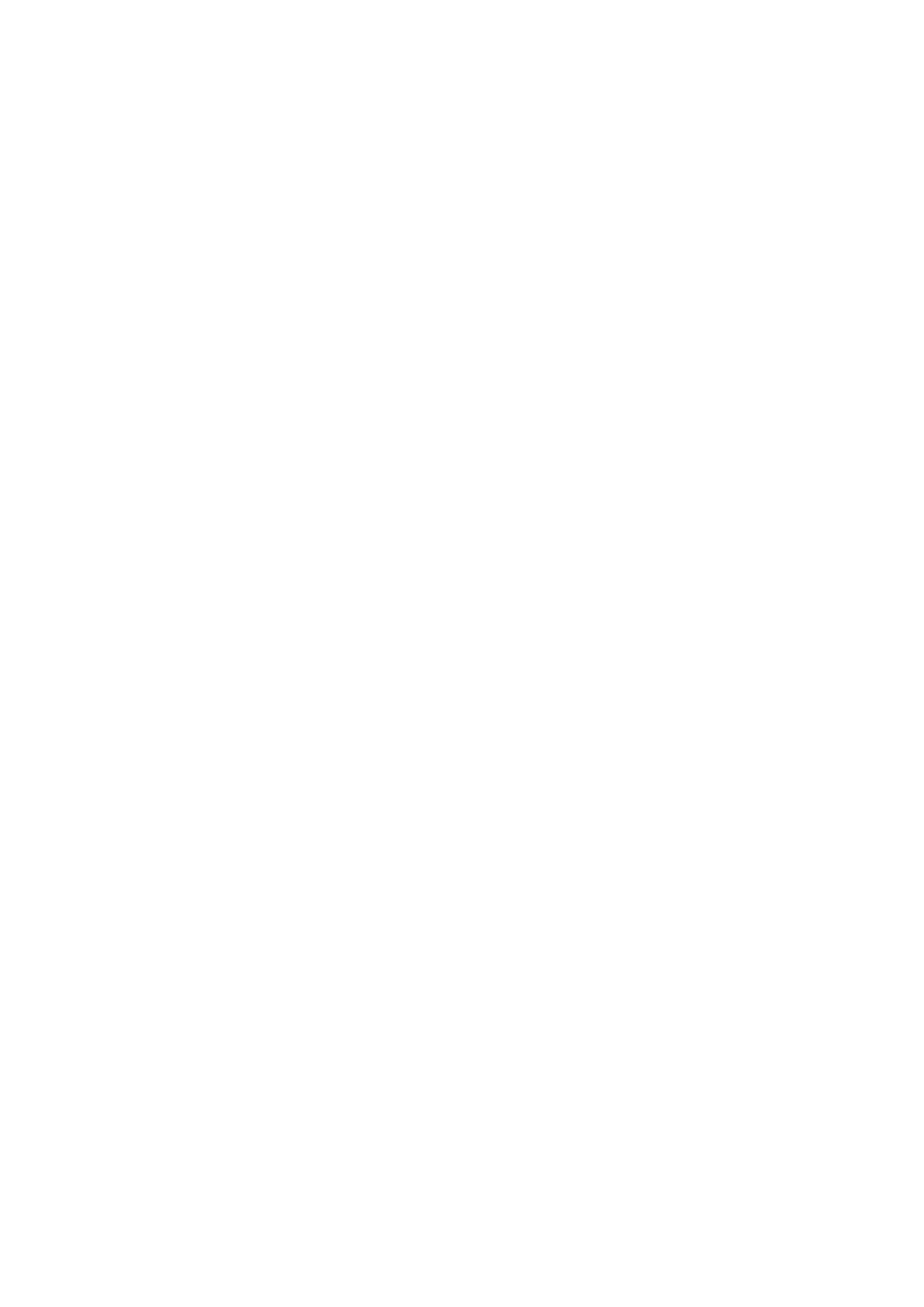## <span id="page-18-0"></span>**Summary of appended papers**

#### **Paper A:**

#### TITLE

Lorem ipsum dolor sit amet, consectetur adipiscing elit, sed do eiusmod tempor incididunt ut labore et dolore magna aliqua. Ut enim ad minim veniam, quis nostrud exercitation ullamco laboris nisi ut aliquip ex ea commodo consequat. Duis aute irure dolor in reprehenderit in voluptate velit esse cillum dolore eu fugiat nulla pariatur. Excepteur sint occaecat cupidatat non proident, sunt in culpa qui officia deserunt mollit anim id est laborum.

#### **Paper B:**

#### **TITLE**

Lorem ipsum dolor sit amet, consectetur adipiscing elit, sed do eiusmod tempor incididunt ut labore et dolore magna aliqua. Ut enim ad minim veniam, quis nostrud exercitation ullamco laboris nisi ut aliquip ex ea commodo consequat. Duis aute irure dolor in reprehenderit in voluptate velit esse cillum dolore eu fugiat nulla pariatur. Excepteur sint occaecat cupidatat non proident, sunt in culpa qui officia deserunt mollit anim id est laborum.

#### **Paper C:**

#### TITI<sub>F</sub>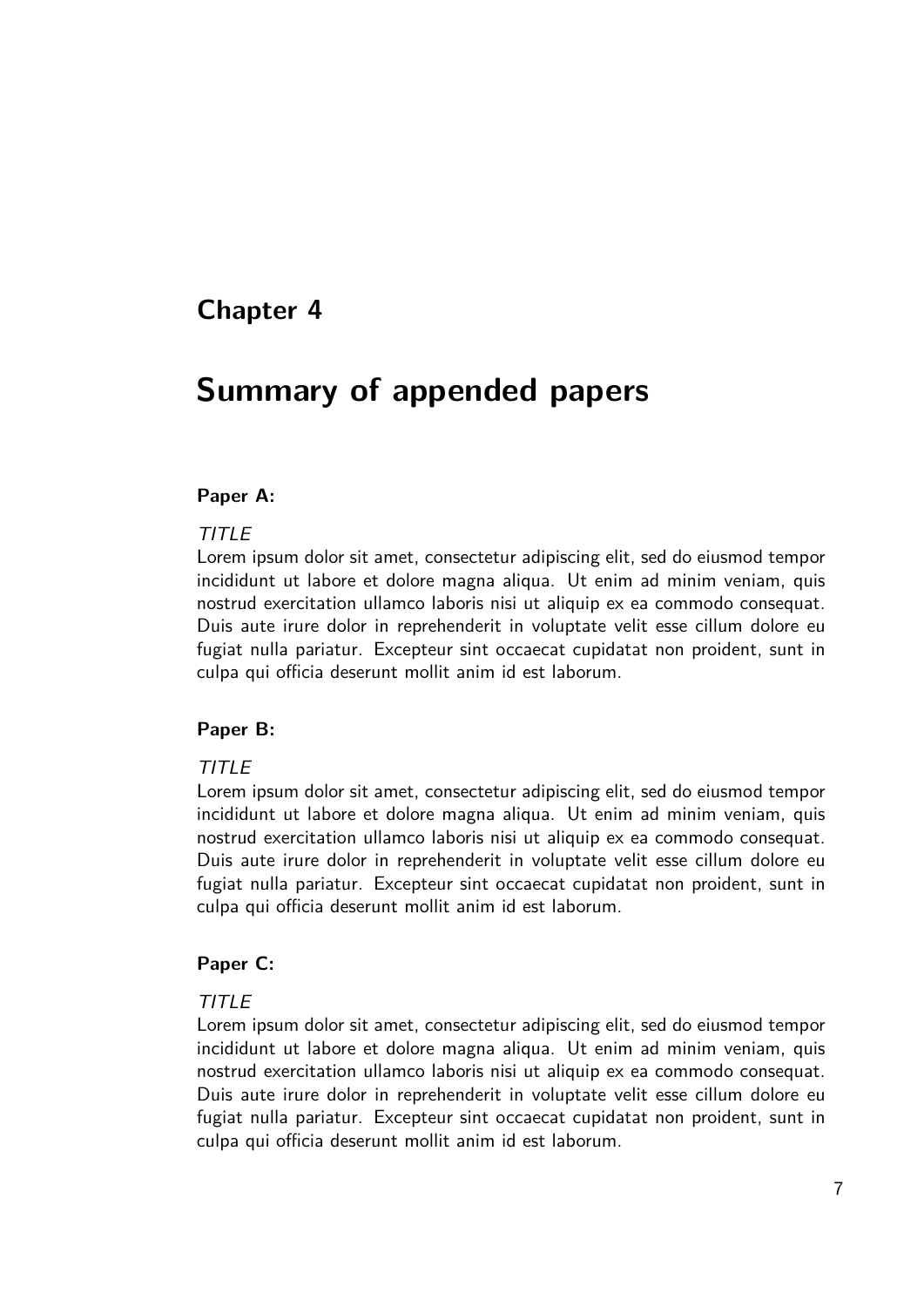#### CHAPTER 4. SUMMARY OF APPENDED PAPERS

#### **Paper D:**

#### TITLE

A method of quantitatively assessing the form change during a pitting test is presented. The article is based upon the method presented in paper B; an improved method for fitting the measured profiles to the theoretical involute profile was developed. Measurements were taken in-situ of the gear flank during FZG pitting test; the profiles were thereafter fitted via an optimisation routine in order to be able to directly compare them. It was found that both cumulative tooth wear as well as stage wear (the profile change in regard to the previous test) could be monitored with high accuracy. It was furthermore possible to detect minute profile changes before any visible pitting damage was observed on the gear flank. The fitted measured profiles can be used to obtain local wear coefficients that can be used in wear simulations.

#### **Paper E:**

#### TITLE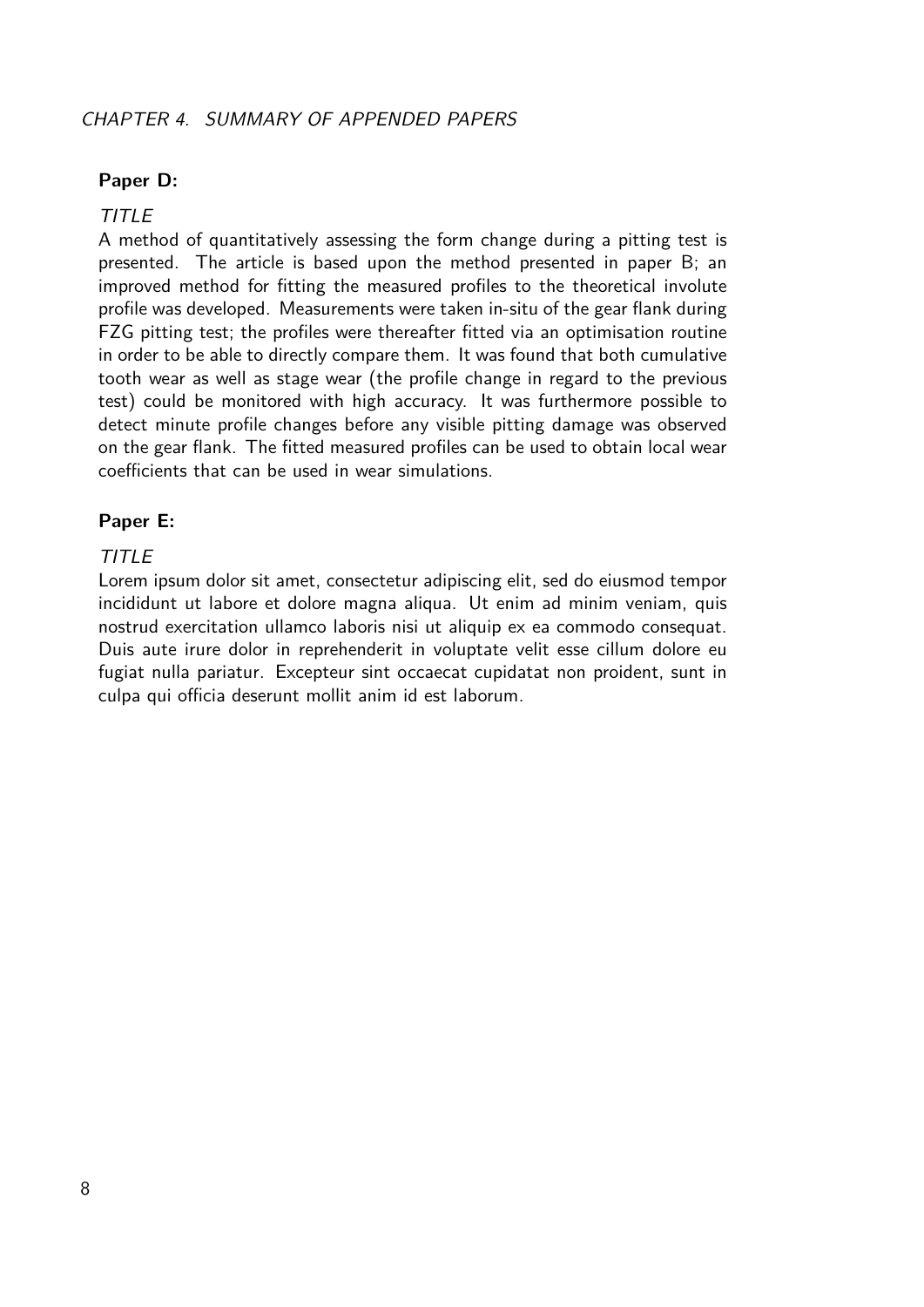## <span id="page-20-0"></span>**Discussion**

### <span id="page-20-1"></span>**5.1 Research questions**

In this section, the research questions formulated in section [1.1](#page-12-1) are answered and discussed.

### <span id="page-20-2"></span>**Q1**

Lorem ipsum dolor sit amet, consectetur adipiscing elit, sed do eiusmod tempor incididunt ut labore et dolore magna aliqua. Ut enim ad minim veniam, quis nostrud exercitation ullamco laboris nisi ut aliquip ex ea commodo consequat. Duis aute irure dolor in reprehenderit in voluptate velit esse cillum dolore eu fugiat nulla pariatur. Excepteur sint occaecat cupidatat non proident, sunt in culpa qui officia deserunt mollit anim id est laborum.

### <span id="page-20-3"></span>**Q2**

Lorem ipsum dolor sit amet, consectetur adipiscing elit, sed do eiusmod tempor incididunt ut labore et dolore magna aliqua. Ut enim ad minim veniam, quis nostrud exercitation ullamco laboris nisi ut aliquip ex ea commodo consequat. Duis aute irure dolor in reprehenderit in voluptate velit esse cillum dolore eu fugiat nulla pariatur. Excepteur sint occaecat cupidatat non proident, sunt in culpa qui officia deserunt mollit anim id est laborum.

### <span id="page-20-4"></span>**Q3**

Lorem ipsum dolor sit amet, consectetur adipiscing elit, sed do eiusmod tempor incididunt ut labore et dolore magna aliqua. Ut enim ad minim veniam, quis nostrud exercitation ullamco laboris nisi ut aliquip ex ea commodo consequat. Duis aute irure dolor in reprehenderit in voluptate velit esse cillum dolore eu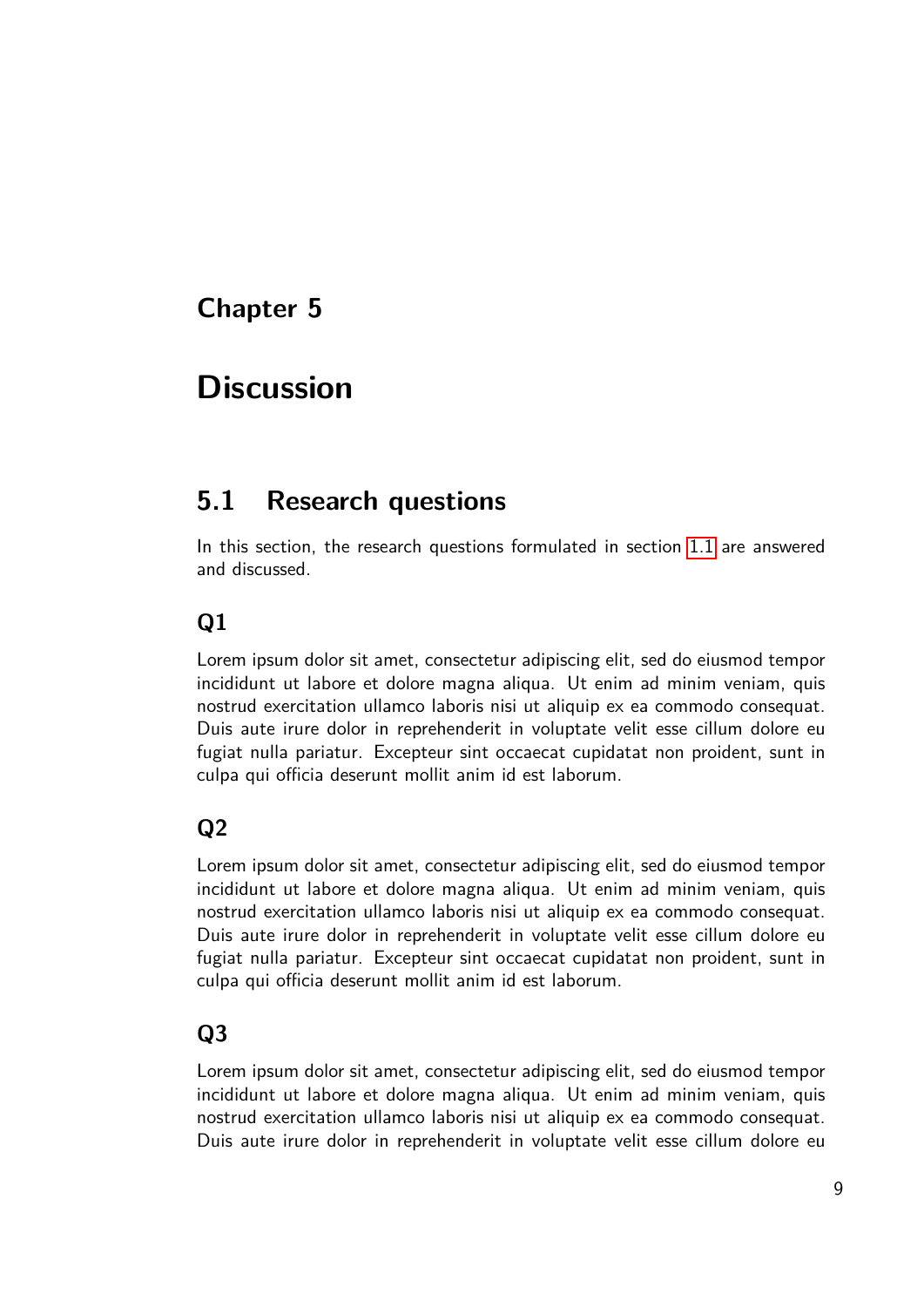#### CHAPTER 5. DISCUSSION

fugiat nulla pariatur. Excepteur sint occaecat cupidatat non proident, sunt in culpa qui officia deserunt mollit anim id est laborum.

## <span id="page-21-0"></span>**Q4**

Lorem ipsum dolor sit amet, consectetur adipiscing elit, sed do eiusmod tempor incididunt ut labore et dolore magna aliqua. Ut enim ad minim veniam, quis nostrud exercitation ullamco laboris nisi ut aliquip ex ea commodo consequat. Duis aute irure dolor in reprehenderit in voluptate velit esse cillum dolore eu fugiat nulla pariatur. Excepteur sint occaecat cupidatat non proident, sunt in culpa qui officia deserunt mollit anim id est laborum.

### <span id="page-21-1"></span>**Q5**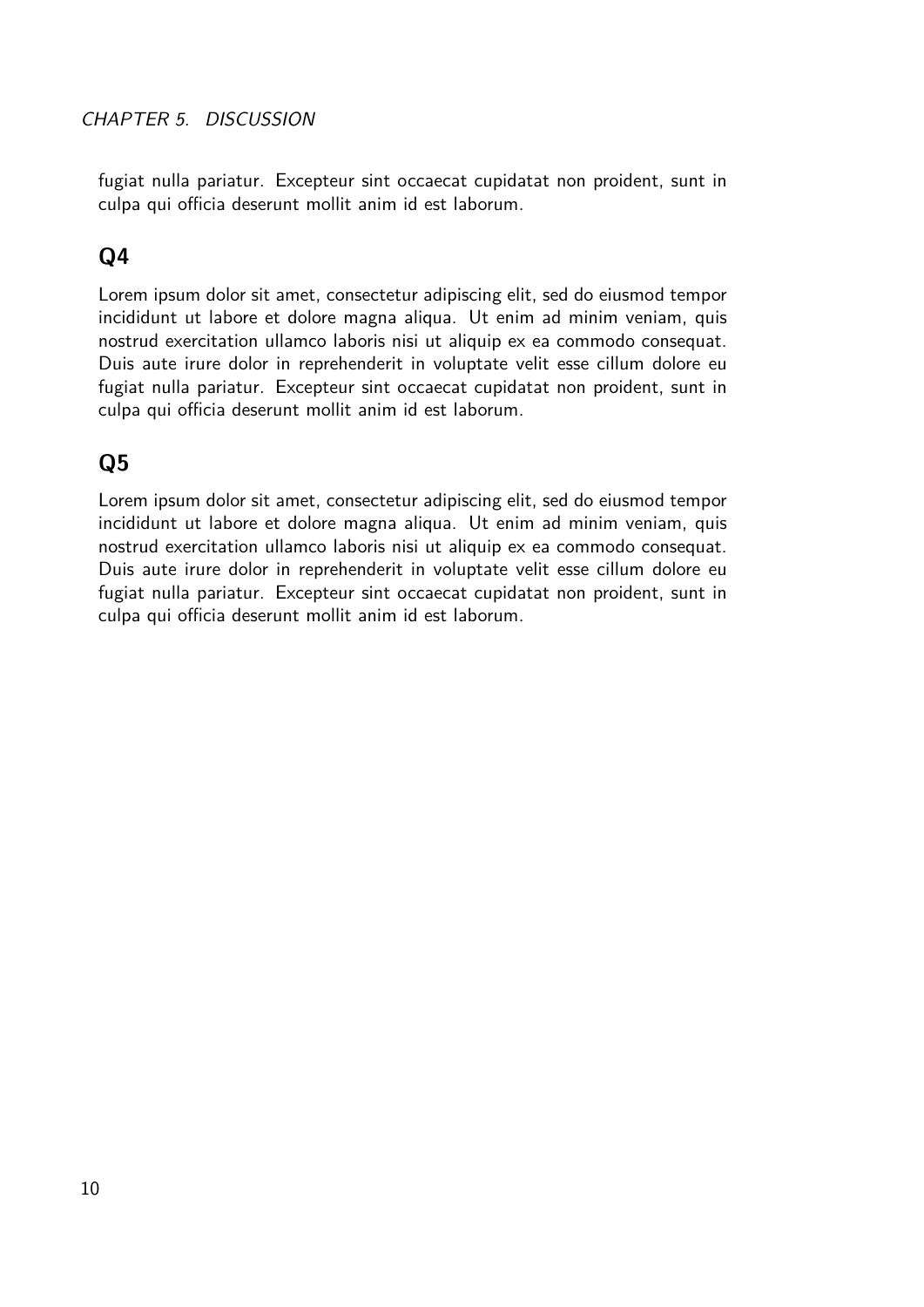## <span id="page-22-0"></span>**Conclusions**

The following conclusions can be made from the research questions presented in Section [1.1:](#page-12-1)

- Conclusion 1
- Conclusion 2
- Conclusion 3
- Conclusion 4
- Conclusion 5
- Conclusion 6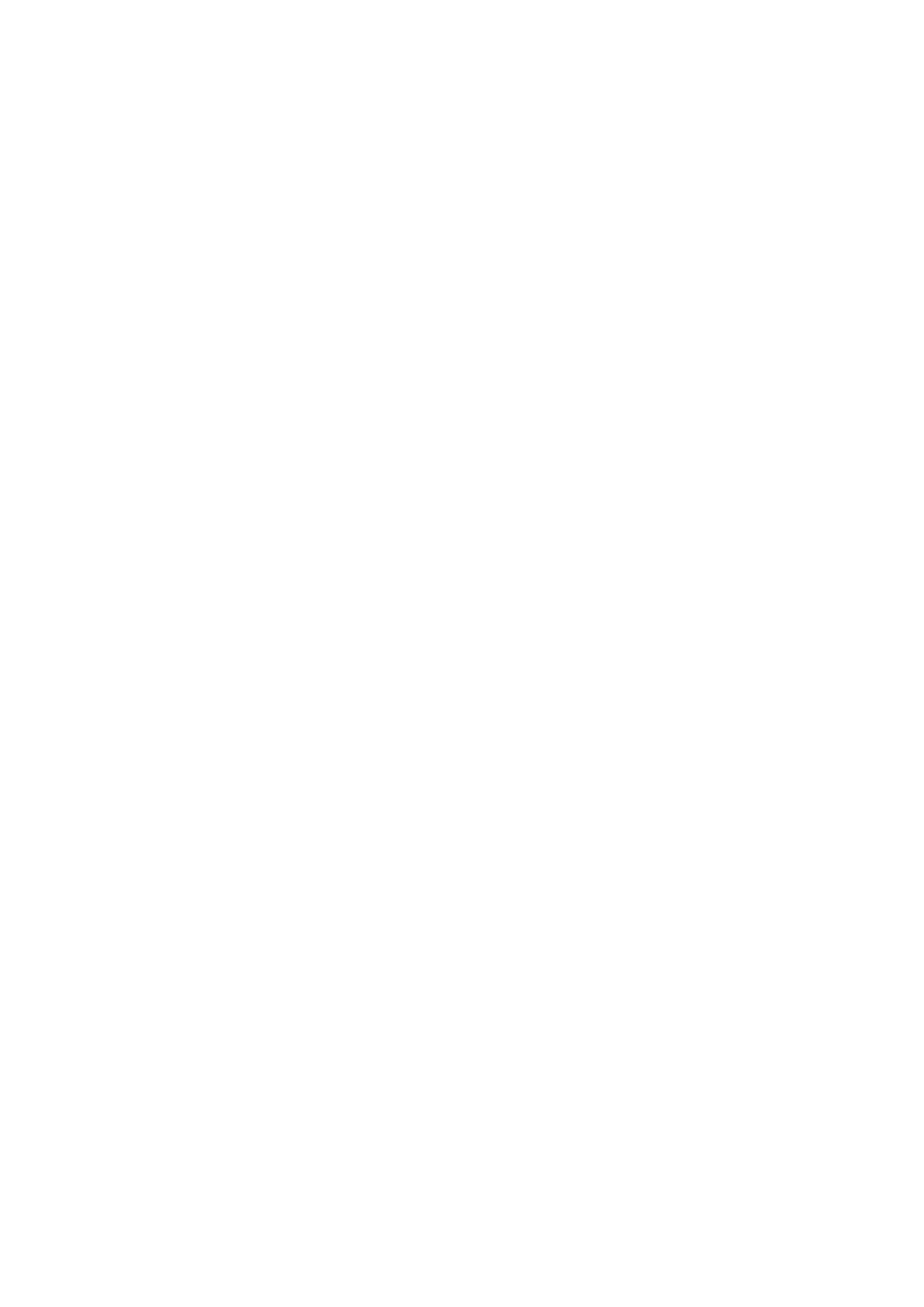## <span id="page-24-0"></span>**Future Work**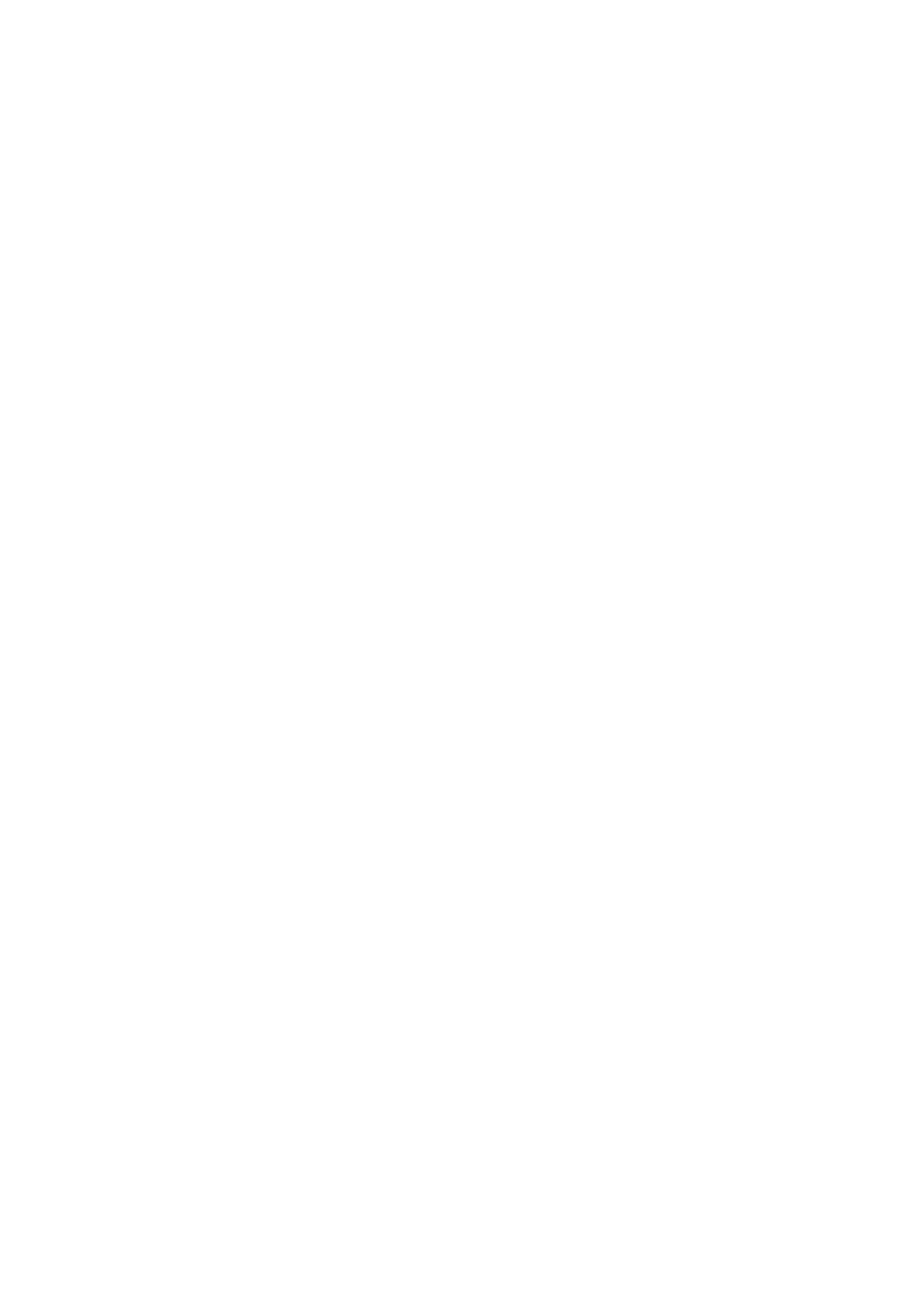# **Bibliography**

<span id="page-26-0"></span>[1] Author1 and A. 2, "Name of reference," Name of journal, vol. 59, pp. 110, 2014, ISSN: <test>. DOI: test. [Online]. Available: test.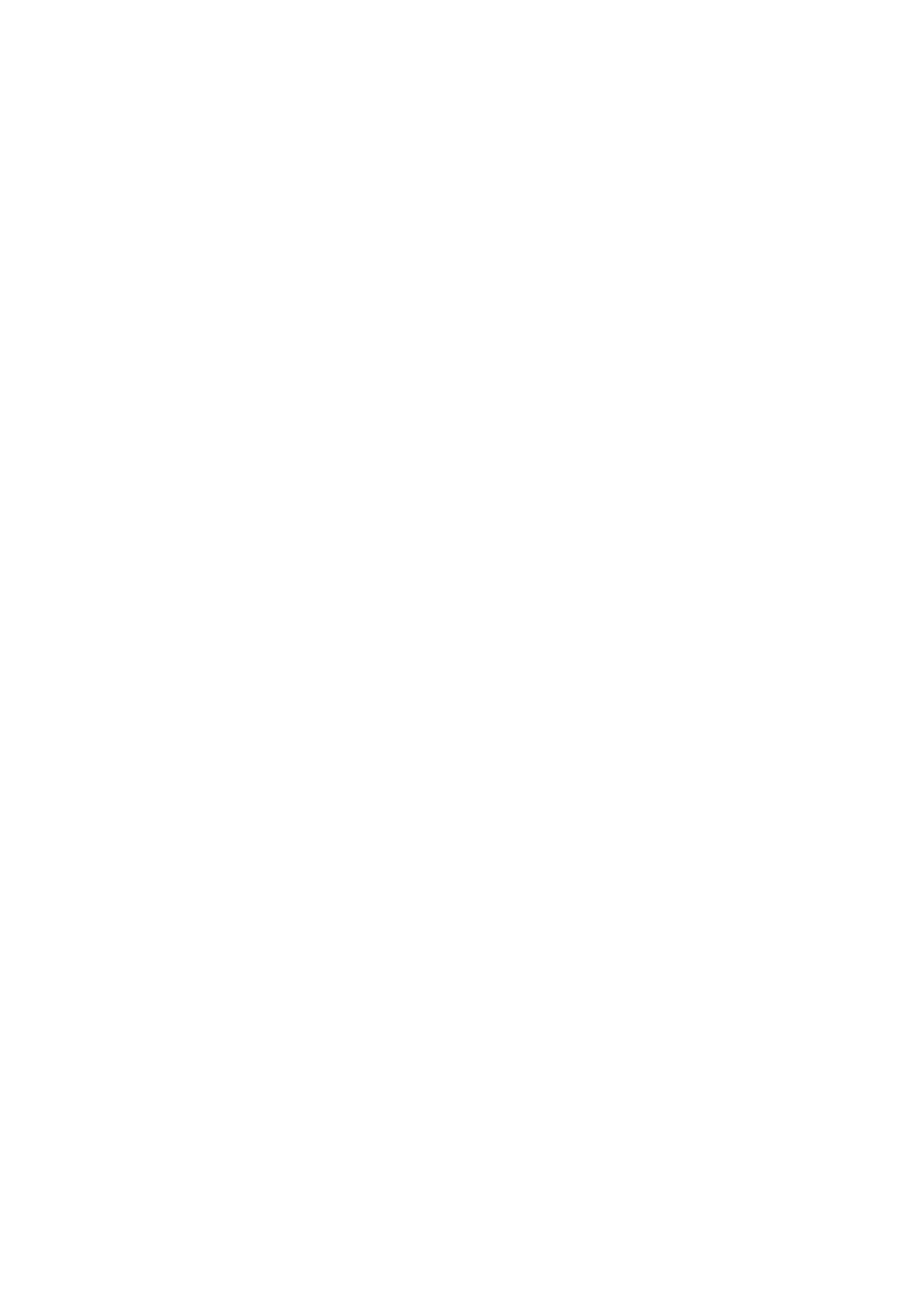<span id="page-28-0"></span>**Appended papers**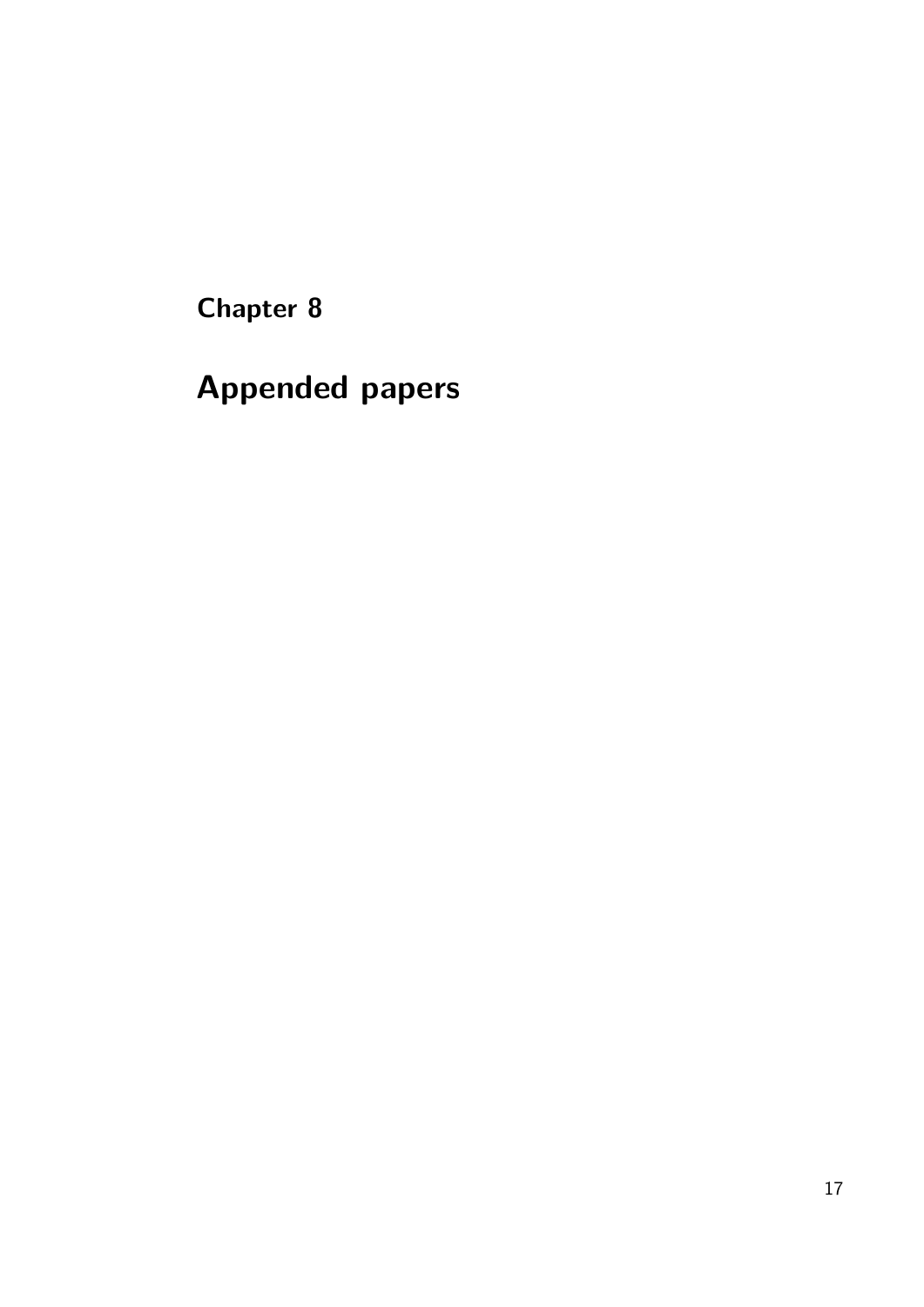CHAPTER 8. APPENDED PAPERS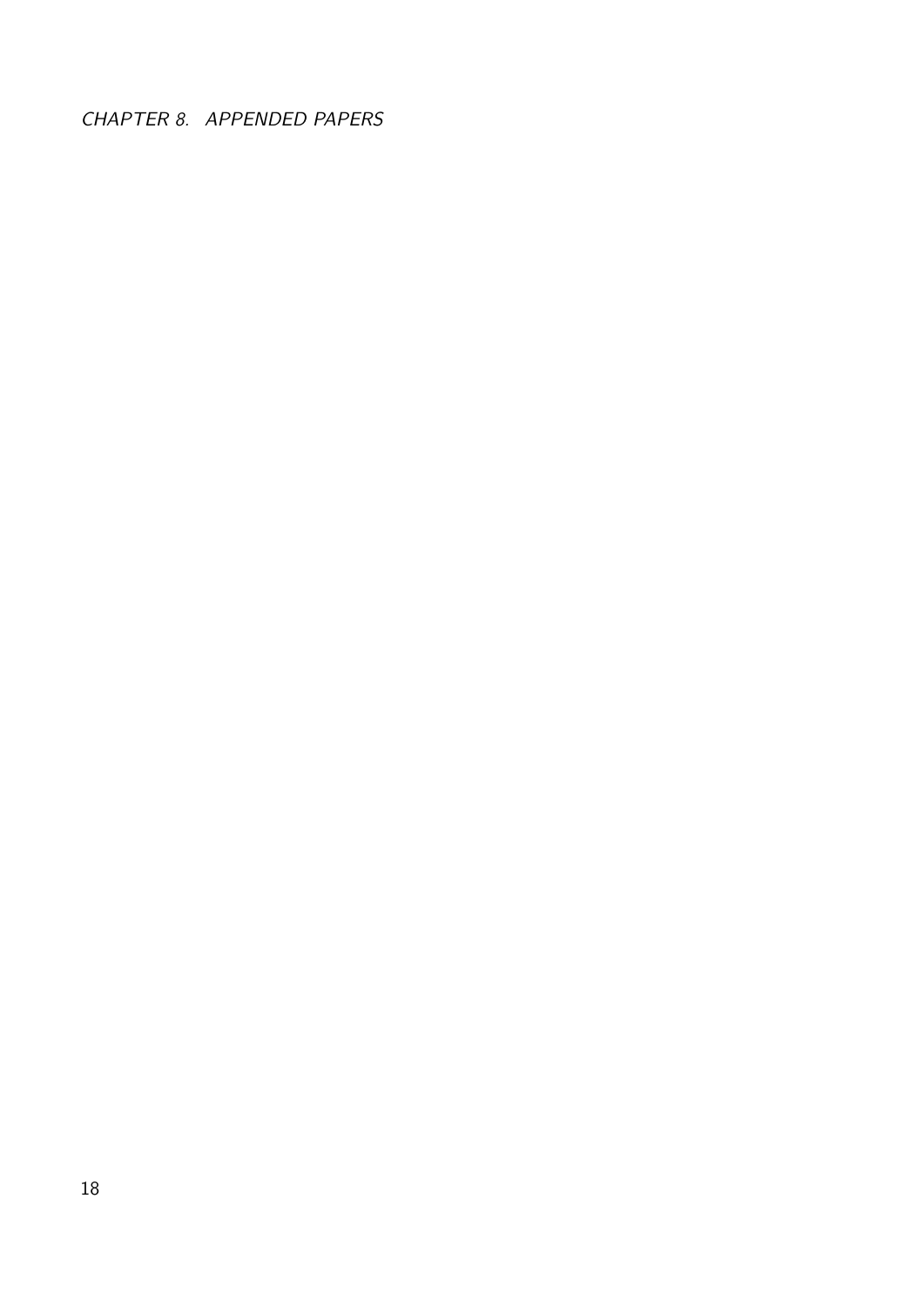# **Paper A**

"TITLE" Author1, Author 2, Author XX Journal Year

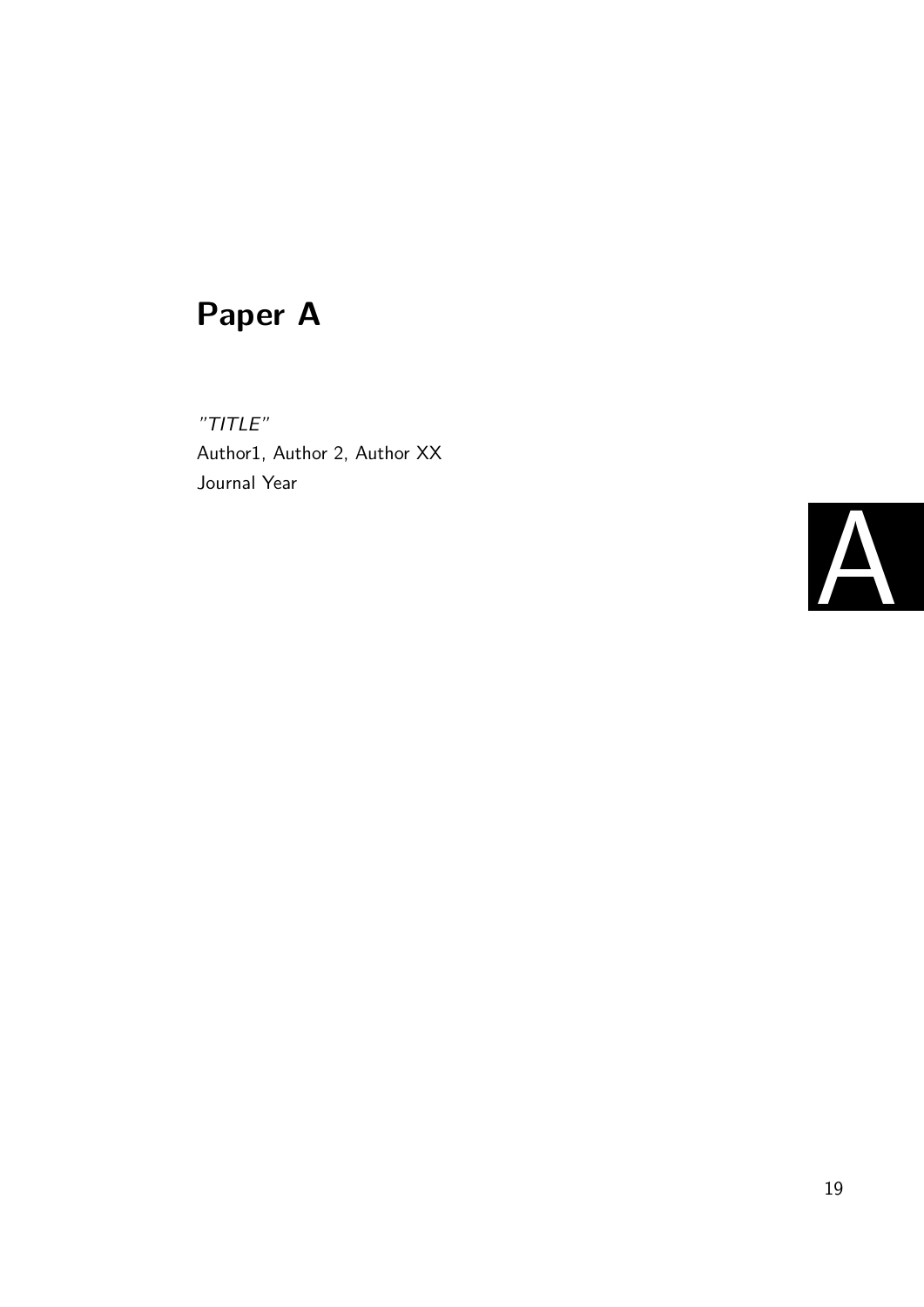CHAPTER 8. APPENDED PAPERS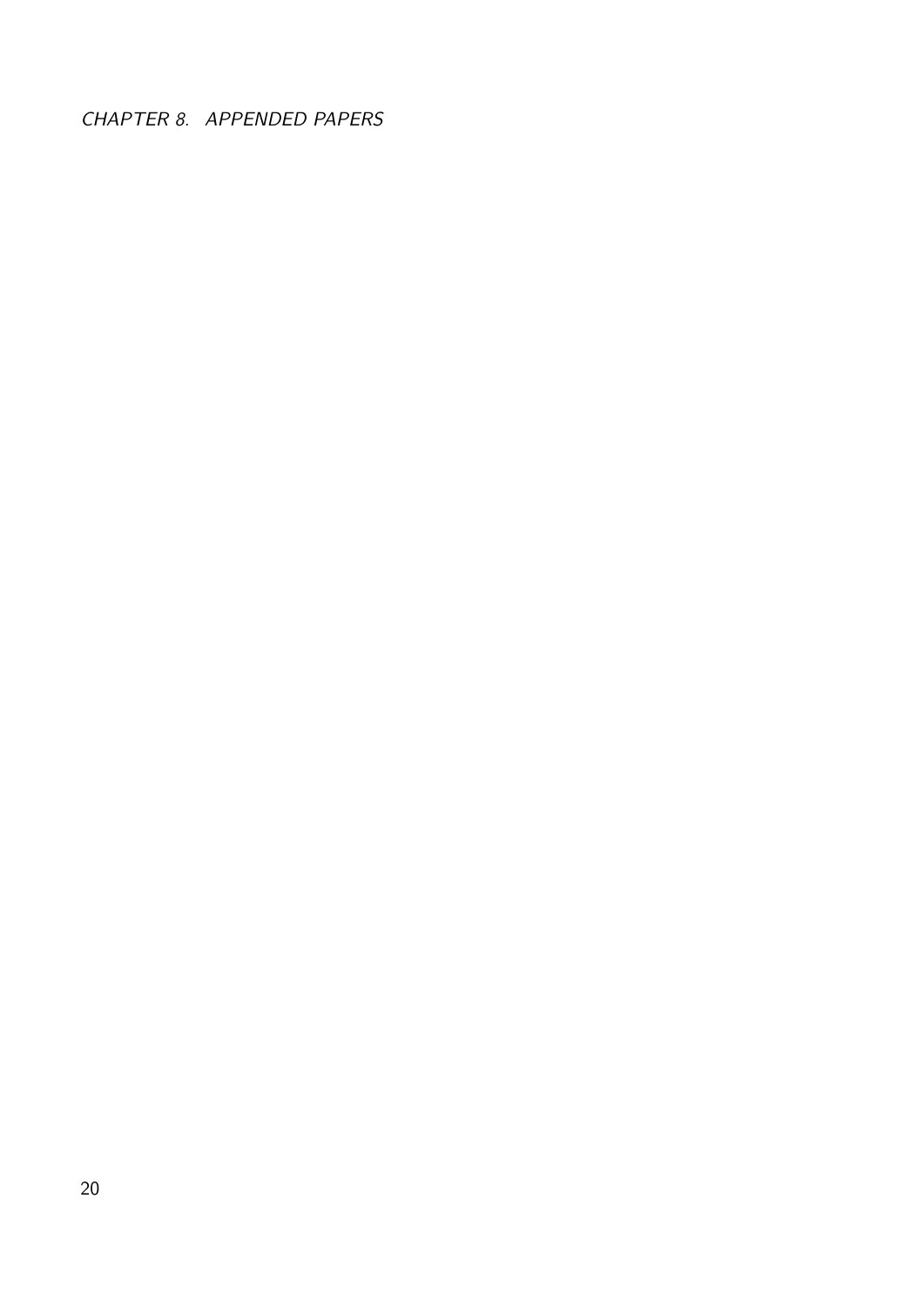# **Paper B**

"TITLE"

Author1, Author 2, Author XX Journal Year

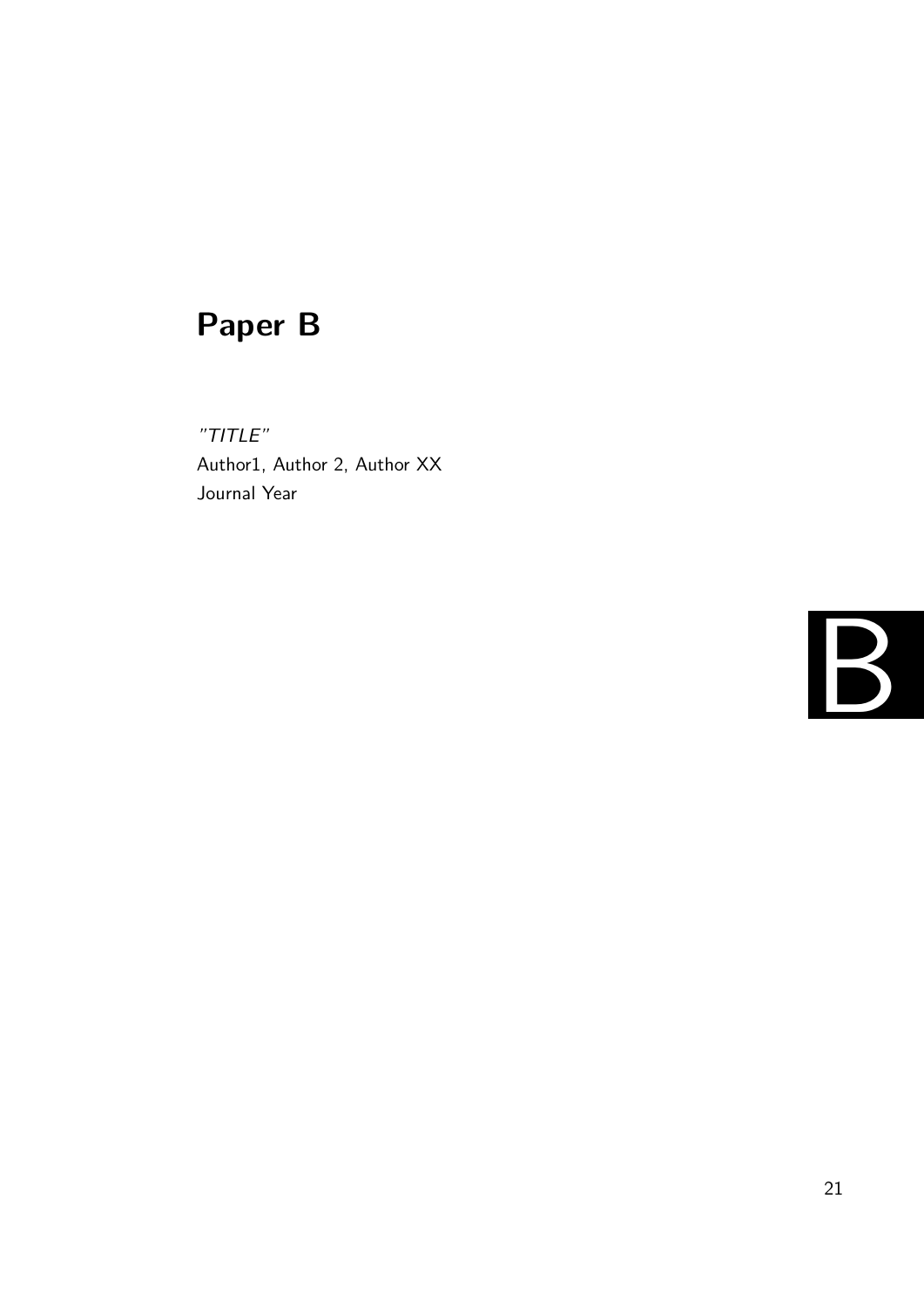CHAPTER 8. APPENDED PAPERS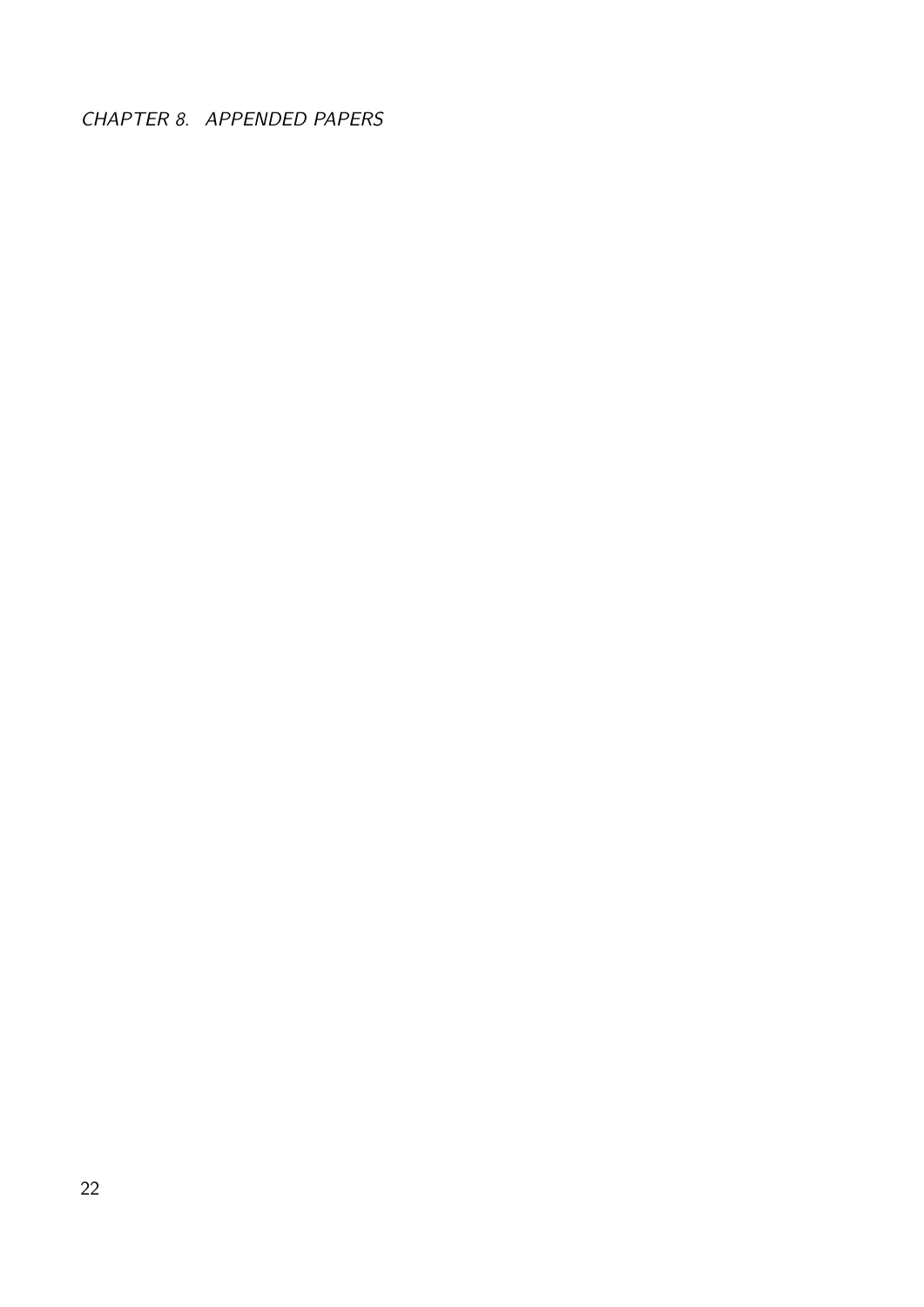# **Paper C**

"TITLE" Author1, Author 2, Author XX Journal Year

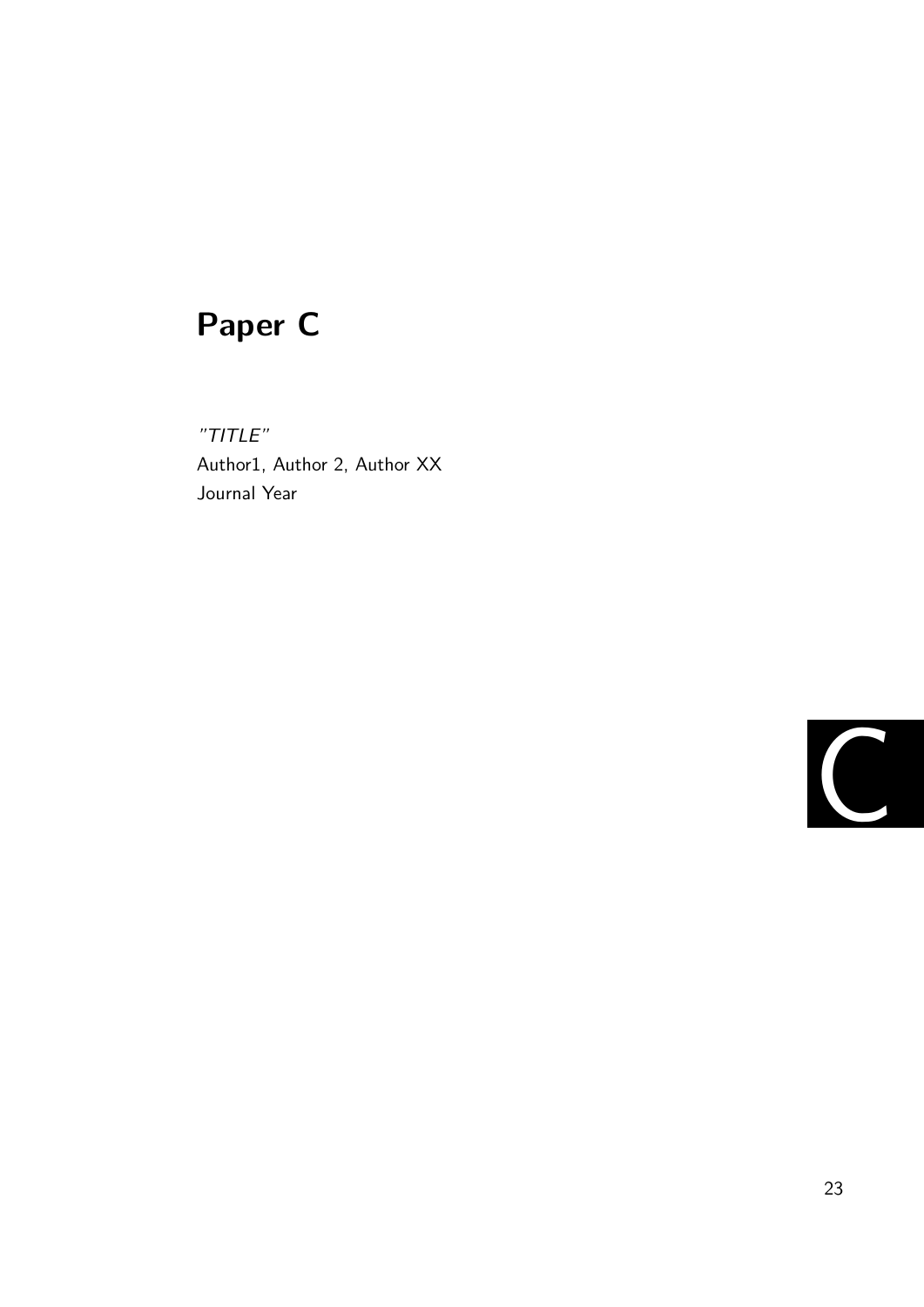CHAPTER 8. APPENDED PAPERS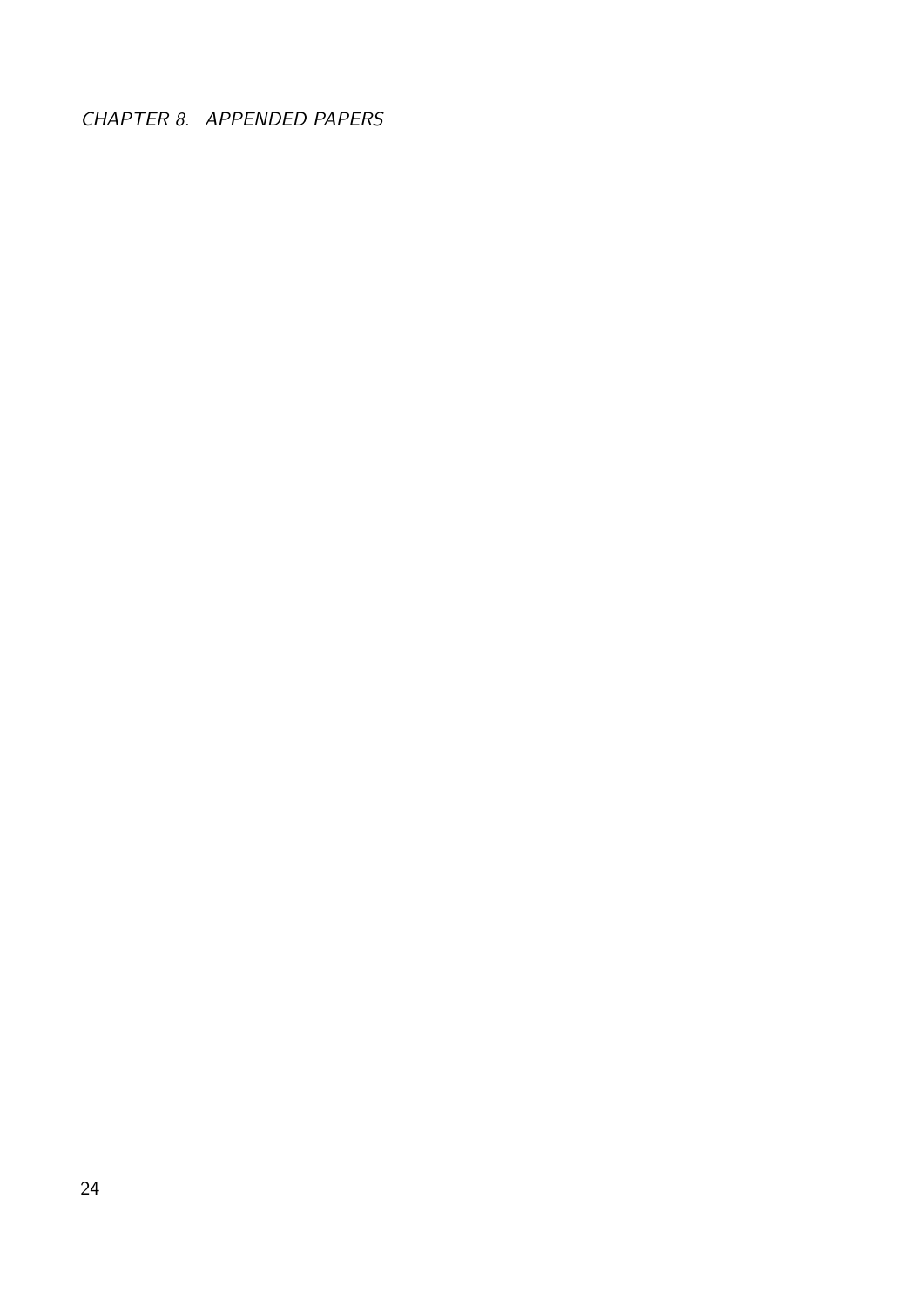# **Paper D**

"TITLE"

Author1, Author 2, Author XX Journal Year

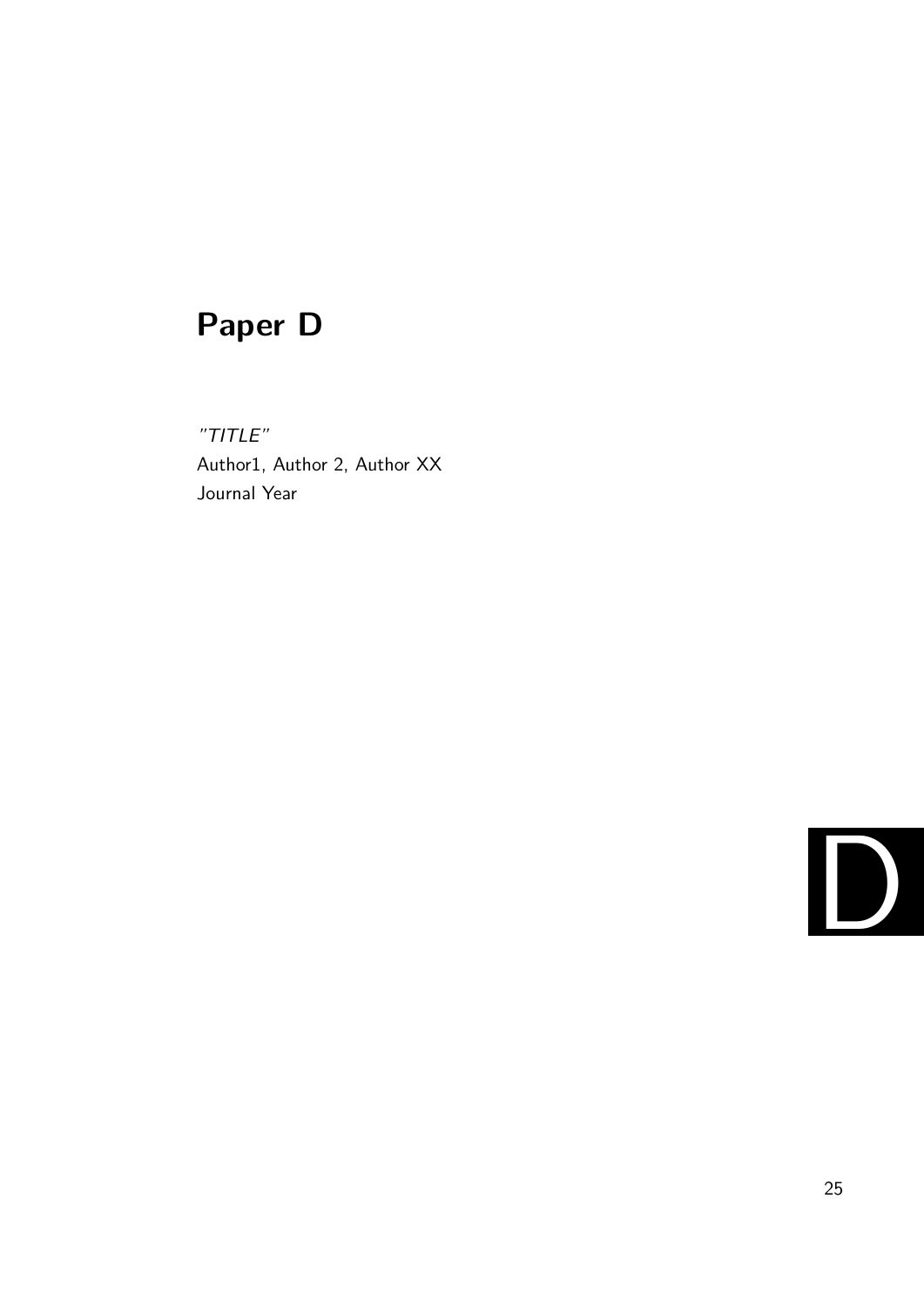CHAPTER 8. APPENDED PAPERS